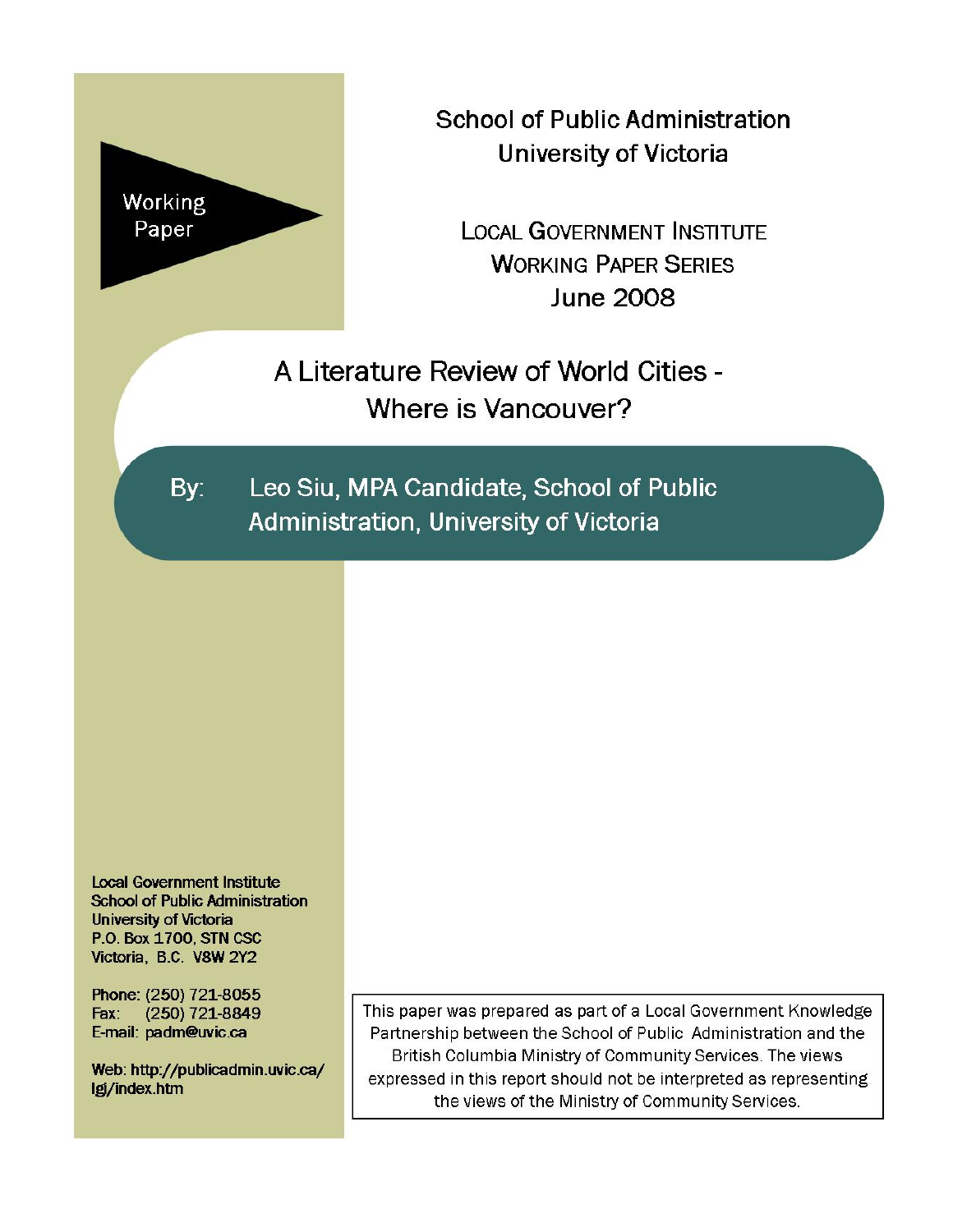# **TABLE OF CONTENTS**

| SECTION TWO: TRANSPORTATION AND TELECOMMUNICATION         |  |
|-----------------------------------------------------------|--|
|                                                           |  |
|                                                           |  |
|                                                           |  |
|                                                           |  |
|                                                           |  |
|                                                           |  |
|                                                           |  |
|                                                           |  |
|                                                           |  |
|                                                           |  |
|                                                           |  |
| SECTION FIVE: ENVIRONMENTAL CHALLENGES AND SUSTAINABILITY |  |
|                                                           |  |
|                                                           |  |
|                                                           |  |
|                                                           |  |
|                                                           |  |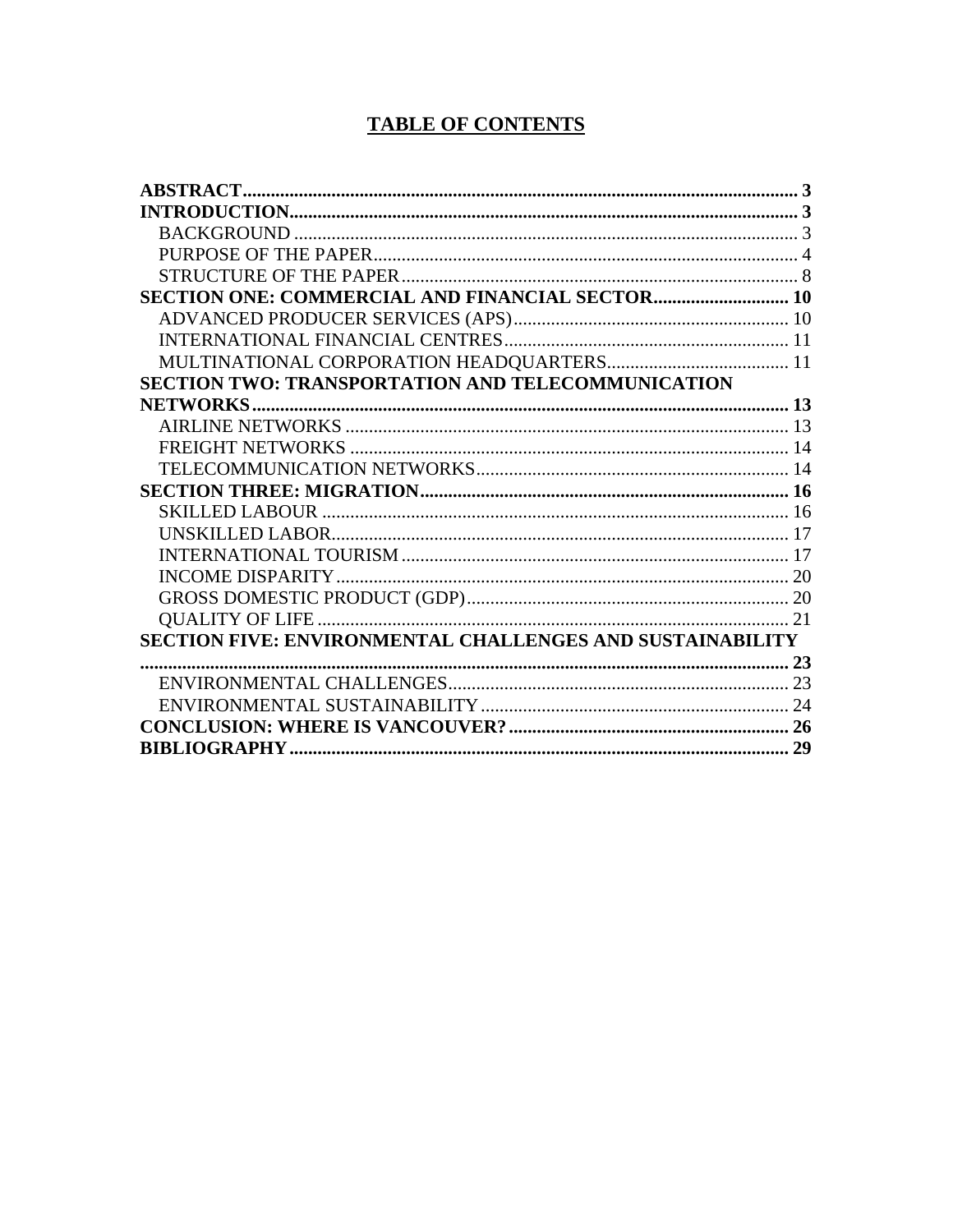# **A LITERATURE REVIEW OF WORLD CITIES - WHERE IS VANCOUVER?**

# <span id="page-2-0"></span>**ABSTRACT**

The objective of this paper is to identify, organize, and discuss the key themes and characteristics that are associated with world cities in the literature to date. The paper consists of five sections, with each section exploring a major theme of world cities. Sections one to three discuss the physical and the intangible attributes of world cities. Sections four and five turn to a different direction and explore the effects that are generated by the formation of world cities.

The section on Commercial and Financial Sector discusses the relationship between global cities and the commercial and financial sector. This sector consists of Advanced Producer Services (APS), international financial centres, and multinational corporation headquarters. The Transportation and Telecommunications Networks section reviews the transportation and telecommunication networks that are featured among global cities. These networks are a critical component of the formation of world cities because they support the global activities of multi-national corporations. The Migration section examines the correlation between world cities and the movement of people into world cities on both a permanent and temporary basis.

The Social Indicators section of the paper identifies the indicators that are commonly shared among world cities. Many world cities experience a high cost of living, produce a substantial gross domestic product (GDP), and create wide income disparity between the rich and the poor. The section on Environmental Factors highlights emerging developments between global cities and environmental issues, such as environmental degradation and sustainability. The paper concludes by assessing the City of Vancouver against each of the five sets of criteria.

# **INTRODUCTION**

## **BACKGROUND**

The notion of world cities has been discussed for nearly a century. The wide interest in this topic is evident from the richness of the ongoing debate contained in the literature. A brief scan of the literature reveals a number of different theories and viewpoints that have been presented over the years in explaining the composition of world cities. Furthermore, as more research had been devoted to this area, new terminologies such as '*global cities*', '*globalizing cities*', and '*leading world cities*', have emerged to describe the concept of world cities.

In 1915, Patrick Geddes was the first to establish the term '*world cities*'. Geddes, who was a pioneer thinker and expert in city planning, defined world cities as an area where world business transactions are conducted (Geddes, 1915). Since then, researchers have built on Geddes's insights and have identified additional attributes to the world cities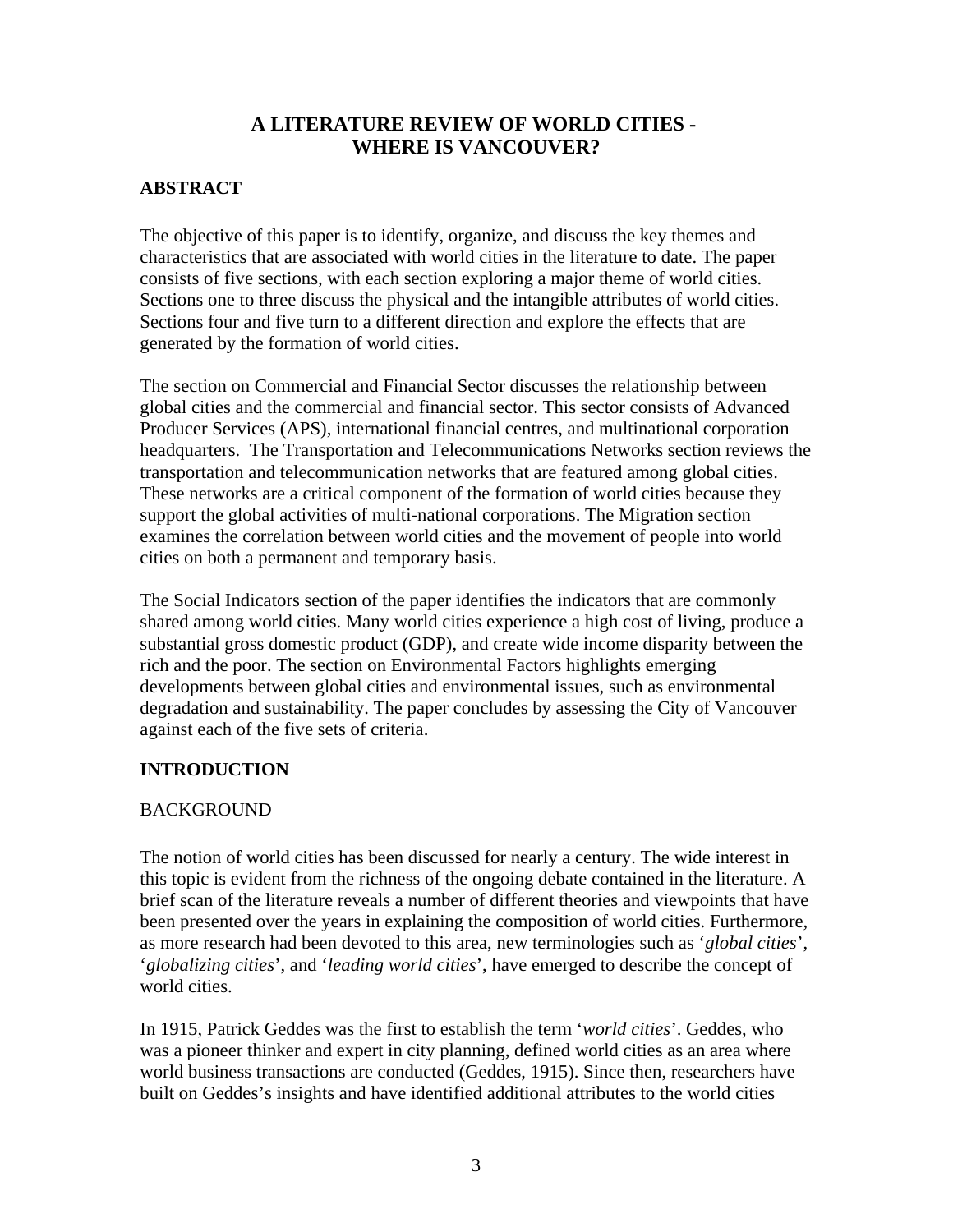<span id="page-3-0"></span>concept. In 1966, Peter Hall described world cities as a region that exhibit a set of unique characteristics, such as acting as a centre for national and international trade, financial services, and political power (Hall, 1966). Robert Cohen asserted in 1981 that world cities are home to the headquarters of the world's largest multi-national corporations (Cohen, 1981).

During the late 1980s and early 1990s, Saskia Sassen coined the term '*global cities*' when she proposed that major world cities have been influenced by globalization and the increasing use of new telecommunication and information technology. Sassen argued that global cities have shifted away from traditional industrial activities, such as manufacturing, and that these cities are moving towards a more centralized sector of producer services (Sassen, 1991). Other experts argued that Sassen had only tested a relatively small number of cities in her research which has led to a debate on the term global cities. Peter Marcuse and Robert van Kempen introduced a new term called "globalizing cities" to emphasize that there are a number of smaller-size cities that also possessed the characteristics of global cities introduced by Sassen (Marcuse and Kempen, 2000). In 2005, Peter Taylor proposed the term "leading world cities" in order to create a neutral position between the different terminologies that were being used to describe the concept of world cities (Taylor, 2005).

#### PURPOSE OF THE PAPER

The purpose of this paper is to identify, organize, and discuss the key themes and characteristics that have been associated with world cities in the literature to date. It is important to recognize and distinguish these themes and characteristics of world cities. For example, there is a common assumption that a city with a large population would be classified as a world city. However, large populations are an attribute of a mega-city and not of a world city (Beaverstock et al., 1999). The conclusion of this paper examines the studies referenced in this paper that have discussed whether the City of Vancouver possesses world city attributes.

From the literature, there does not appear to be a universally accepted definition of world cities. Rather, a set of common themes and attributes associated with the concept of world cities has been put forward by various researchers in the field. Throughout the literature, these themes and attributes are commonly seen as overlapping. Nonetheless, this paper employs these themes and attributes and organizes them into five sections which are listed in the table below. The table also identifies the authors or organizations whose work is used to support the literature review of this paper.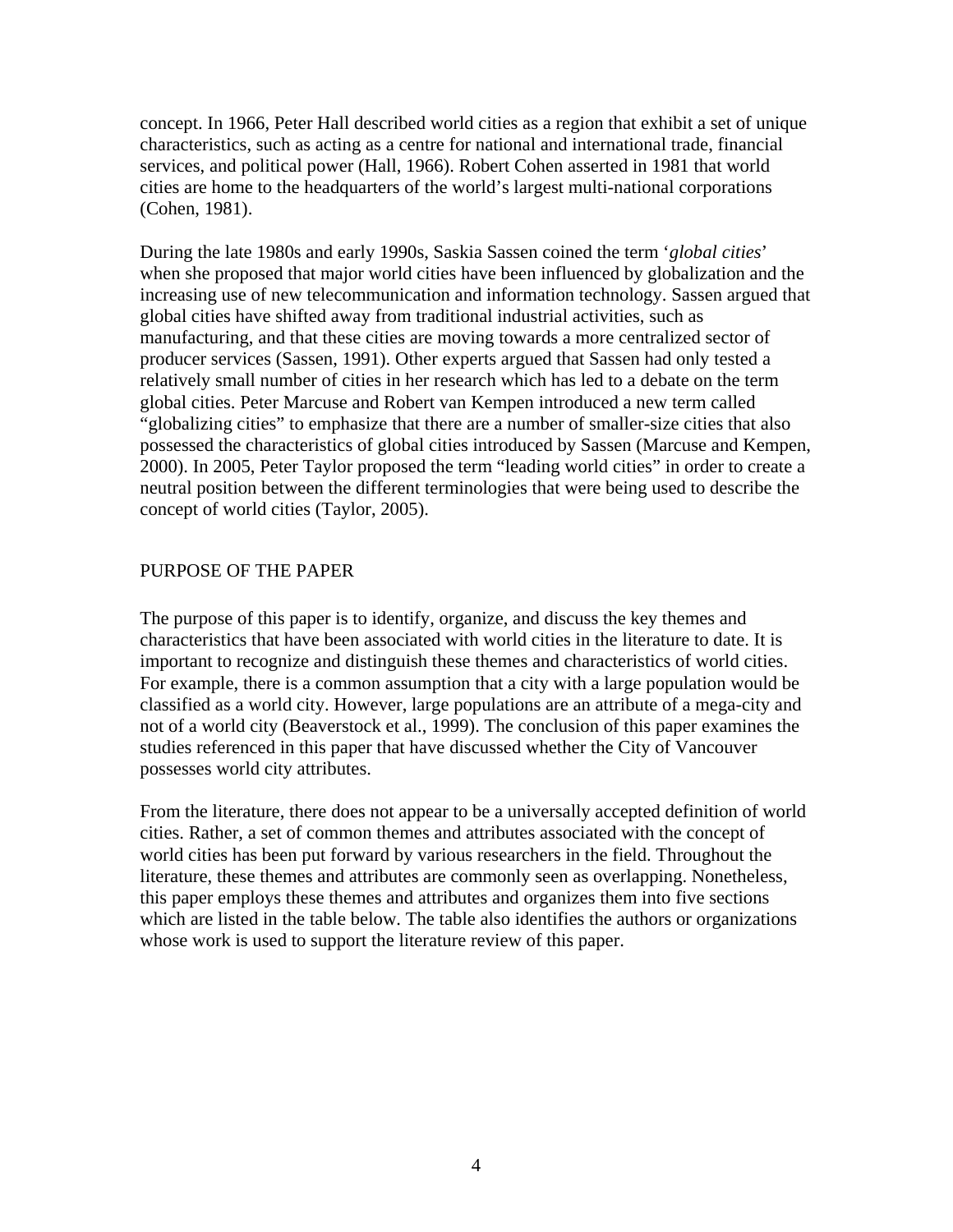# **World City Themes, Attributes, and Authors**

*Note: the authors are grouped according to their publications* 

| <b>WORLD CITY</b><br><b>THEMES</b>                                        | <b>WORLD CITY ATTRIBUTES</b><br><b>AND AUTHORS</b>                                                                                                                                                                                                                                                                                                                                                                                                                                                         |
|---------------------------------------------------------------------------|------------------------------------------------------------------------------------------------------------------------------------------------------------------------------------------------------------------------------------------------------------------------------------------------------------------------------------------------------------------------------------------------------------------------------------------------------------------------------------------------------------|
| <b>Commercial and</b><br><b>Financial Sector</b>                          | <b>Advanced Producer Services (APS)</b><br>Saskia Sassen<br>Jonathan Beaverstock, Richard Smith, and Peter Taylor<br>$\bullet$<br><b>International Financial Centres</b><br>Michael Goldberg, Robert Helsley, and Maurice Levi<br>$\bullet$<br><b>Howard Reed</b><br>$\bullet$<br>James Faulconbridge<br>$\bullet$<br>Saskia Sassen<br><b>Multinational Corporation Headquarters</b><br>Robert Cohen<br>$\bullet$<br>Arthur Alderson and Jason Beckfield<br>$\bullet$<br><b>Paul Knox and Peter Taylor</b> |
| <b>Transportation and</b><br><b>Telecommunications</b><br><b>Networks</b> | <b>Airline Networks</b><br>Peter Rimmer<br>Frank Witlox, Laetitia Vereecken, and Ben Derudder<br>$\bullet$<br>Ben Derudder, Frank Witlox, and Peter Taylor<br>$\bullet$<br>Ben Derudder, Lomme Devriendt, and Frank Witlox<br>$\bullet$<br><b>Freight Networks</b><br>Peter Rimmer<br><b>Telecommunication Networks</b><br>Peter Rimmer<br>$\bullet$<br><b>Mitchell Moss</b>                                                                                                                               |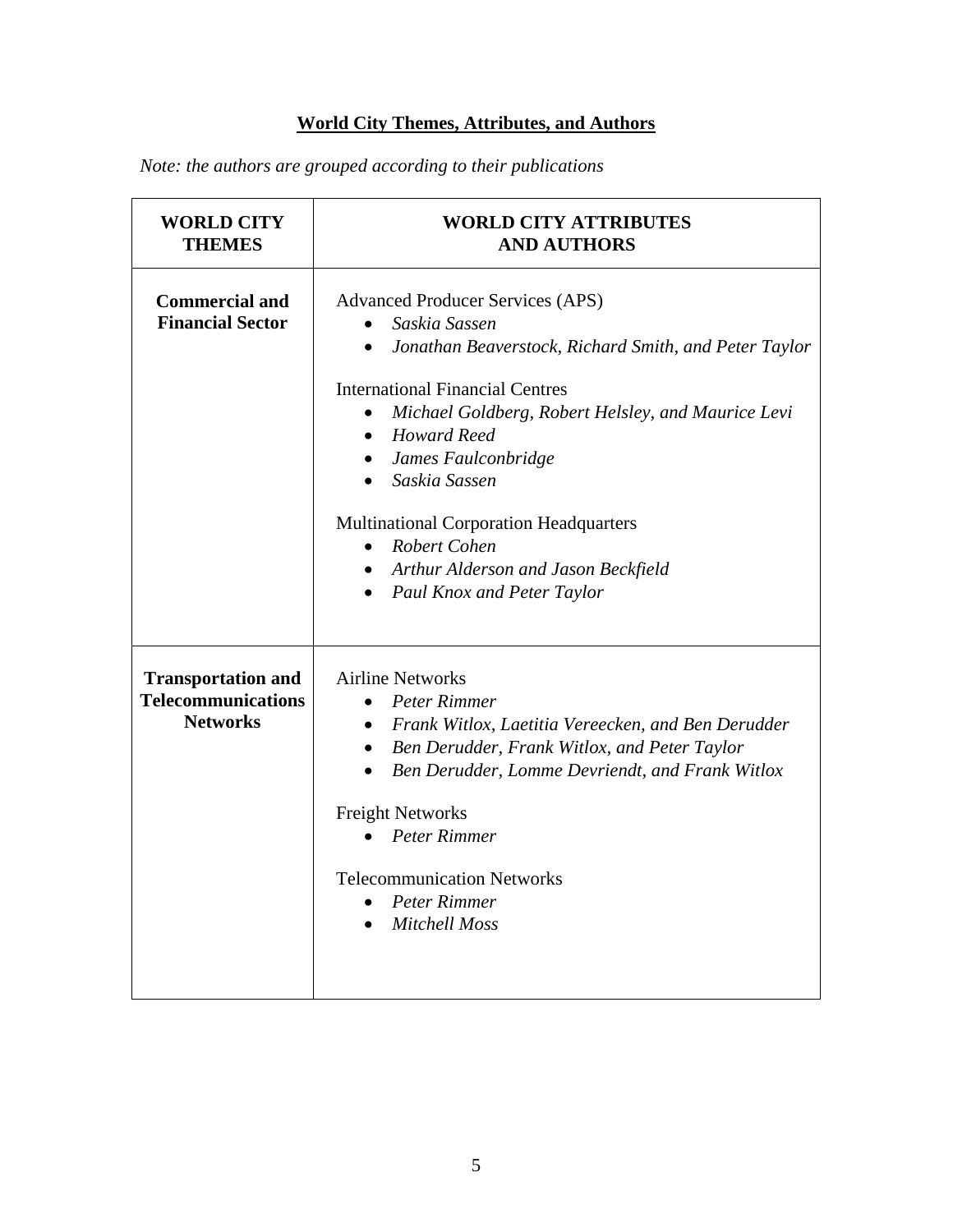| <b>Migration</b>         | <b>Skilled Labour</b><br>Saskia Sassen<br>$\bullet$<br>Jonathan Beaverstock and Richard Smith<br>$\bullet$<br>Sami Mahroum<br>$\bullet$<br>$\bullet$ Peter Hall<br>• Russell King and Enric Ruiz-Gelices<br>$\bullet$ Kevin O'Conner<br><b>Unskilled Labour</b><br>Saskia Sassen<br>$\bullet$<br>• John Friedmann<br>• Mark Abrahamson<br>Tourism<br>John Friedman and Goetz Wolff<br>$\bullet$<br>• Government Office for London, Llewelyn-Davies<br>Susan Fainstein<br>$\bullet$<br>Mark Abrahamson<br>$\bullet$ |
|--------------------------|--------------------------------------------------------------------------------------------------------------------------------------------------------------------------------------------------------------------------------------------------------------------------------------------------------------------------------------------------------------------------------------------------------------------------------------------------------------------------------------------------------------------|
| <b>Social Indicators</b> | <b>Income Disparity</b><br>John Friedmann<br>$\bullet$<br>Saskia Sassen<br>$\bullet$<br>Kathryn Neckerman and Florencia Torch<br>$\bullet$<br>Gross Domestic Product (GDP)<br>PriceWaterhouseCoopers<br>$\bullet$<br>Jonathan Beaverstock<br>$\bullet$<br>Quality of Life<br><b>Mercer Consulting Group</b><br>Corporation of London                                                                                                                                                                               |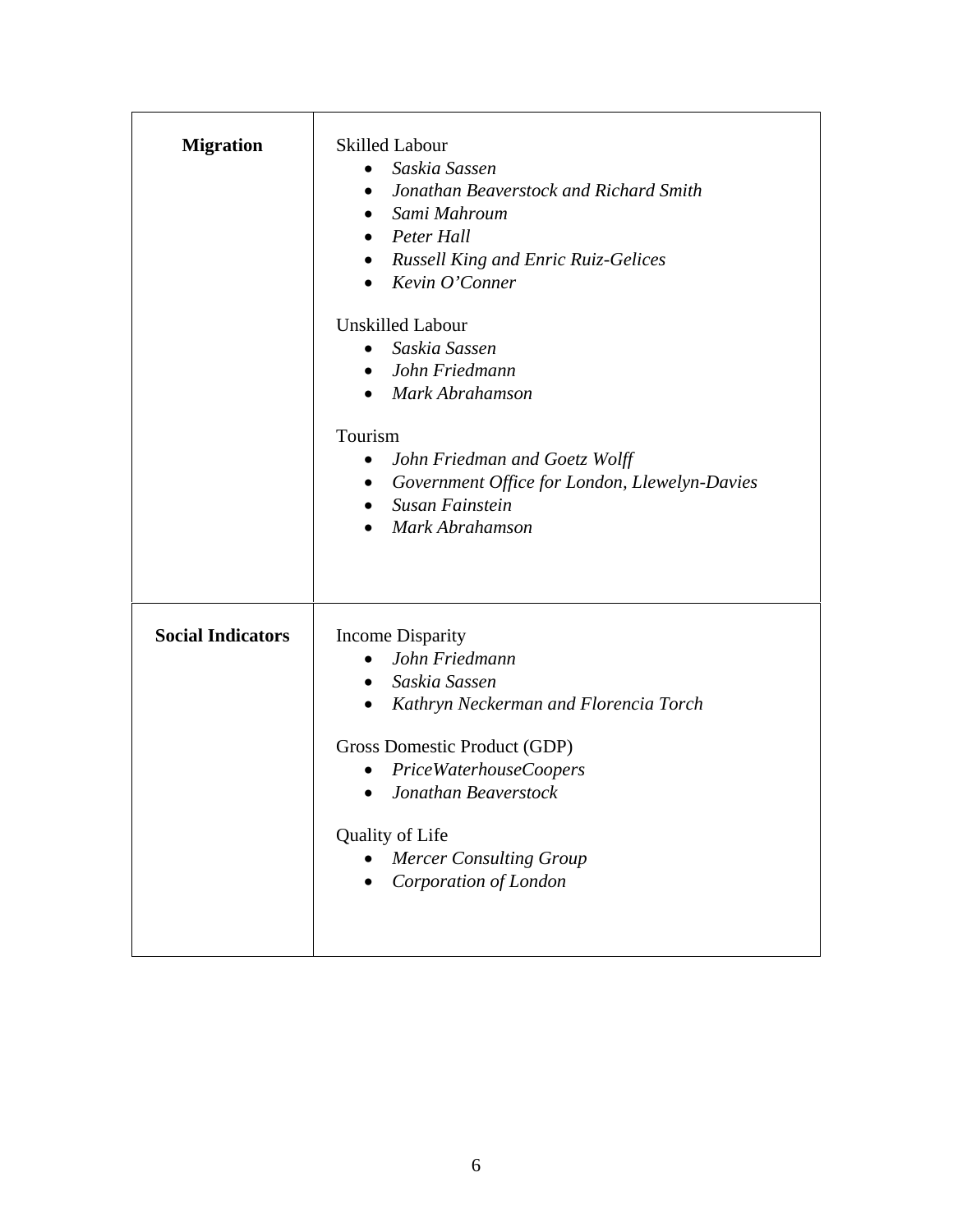| <b>Environmental</b><br><b>Factors</b> | <b>Environmental Challenges</b><br>Roger Keil<br>Peter Newman<br><b>Brantley Liddle and Fred Moavenzah</b><br>David Satterthwaite<br>$\bullet$                                                                                                                               |
|----------------------------------------|------------------------------------------------------------------------------------------------------------------------------------------------------------------------------------------------------------------------------------------------------------------------------|
|                                        | <b>Environmental Sustainability</b><br><b>Peter Newman and Jeffery Kenworthy</b><br>Hank Dittmar<br>$\bullet$<br>Marina Alberti and Lawrence Susskind<br>$\bullet$<br><i>Statistics Canada</i><br>The Organisation for Economic Co-operation and<br>$\bullet$<br>Development |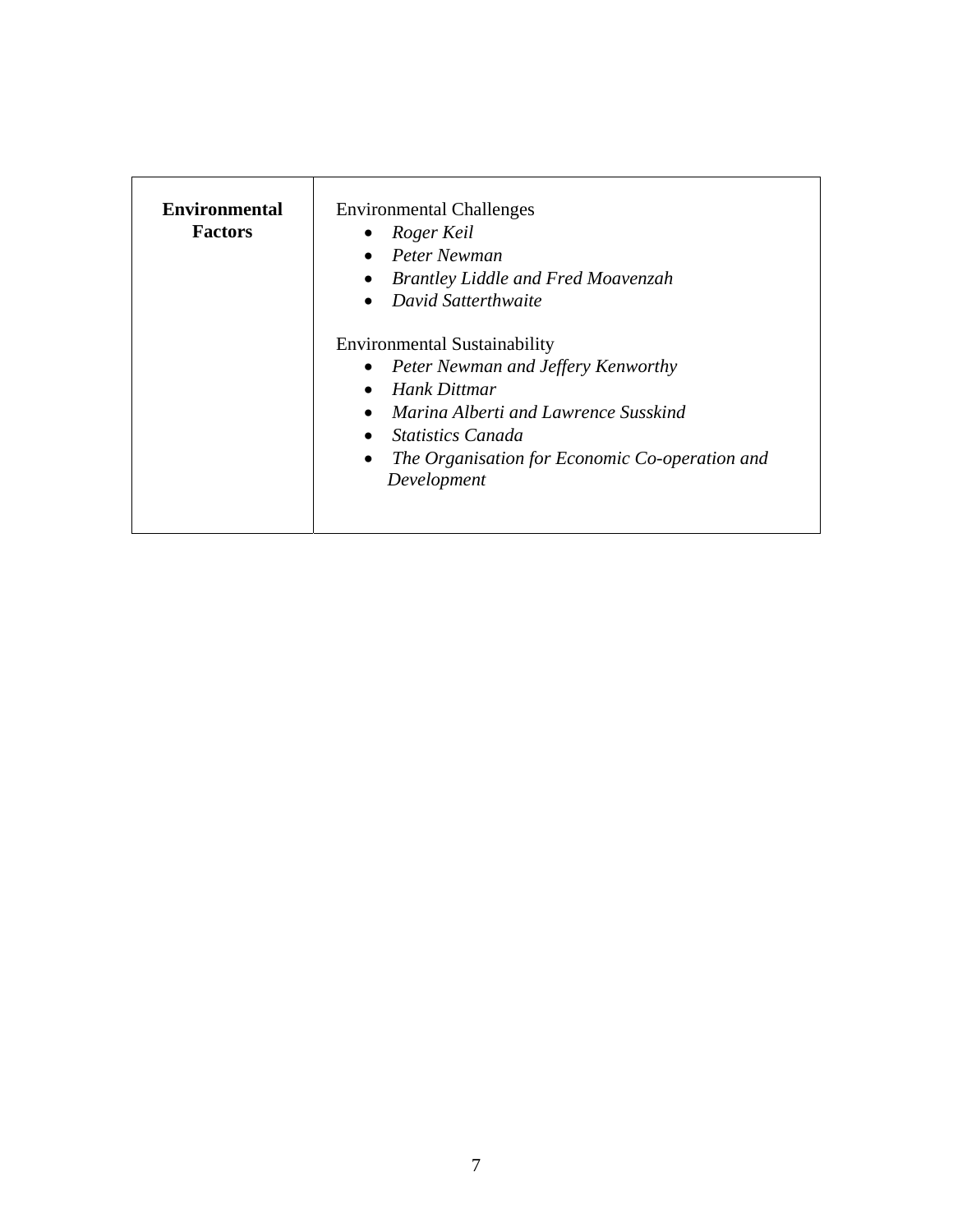#### <span id="page-7-0"></span>STRUCTURE OF THE PAPER

This paper consists of five sections, with each section exploring a major world cities' theme. Section one to three discusses the physical and intangible attributes of world cities. These attributes are commonly identified in the literature and are seen to be the essential requirements for a city to gain world city status. Sections four and five take a different direction to explore the attributes that are caused by the functionality of world cities. Attributes in Sections four and five are not discussed nearly as much in the literature compared to those in Sections one to three. Moreover, there is a growing trend that more studies are being conducted on Section five – Environmental Factors. The paper will conclude by examining how the City of Vancouver has been linked to these key themes of world cities in the literature. The following provides a brief summary of each section:

- **Section One Commercial and Financial Sector:** discusses the relationship between global cities and the commercial and financial sector. This sector consists of Advanced Producer Services (APS), international financial centres, and multinational corporation headquarters. APS's are major knowledge activities associated with the world economy, which includes accountancy, advertising, banking, and legal services. Global cities possess international financial centres that are connected to major markets as well as provide residency to the majority of the world's largest multinational corporation's headquarters.
- **Section Two Transportation and Telecommunications Networks:** reviews the transportation and telecommunication networks that are featured among global cities. These networks are a critical component of the formation of world cities because they support the global activities of multi-national corporations. Many writers have observed that world cities experience a significant flow of people, goods, and information.
- **Section Three Migration:** examines the correlation between world cities and the migration of people on both a permanent and temporary basis. People are drawn to world cities because of employment opportunities and tourist attractions. This section contains three components of migration: skilled labour, unskilled labour, and international tourism.
- **Section Four Social Indicators:** identifies the social indicators that are commonly shared among world cities. The literature suggests that the majority of world cities exhibit a high cost of living, produce a significant amount of gross domestic product (GDP), and create wide income disparity between the rich and the poor.
- **Section Five Environmental Factors:** delves into the recent trend of environmental issues and its connection with global cities. Although environmental issues have not been traditionally discussed as main attributes of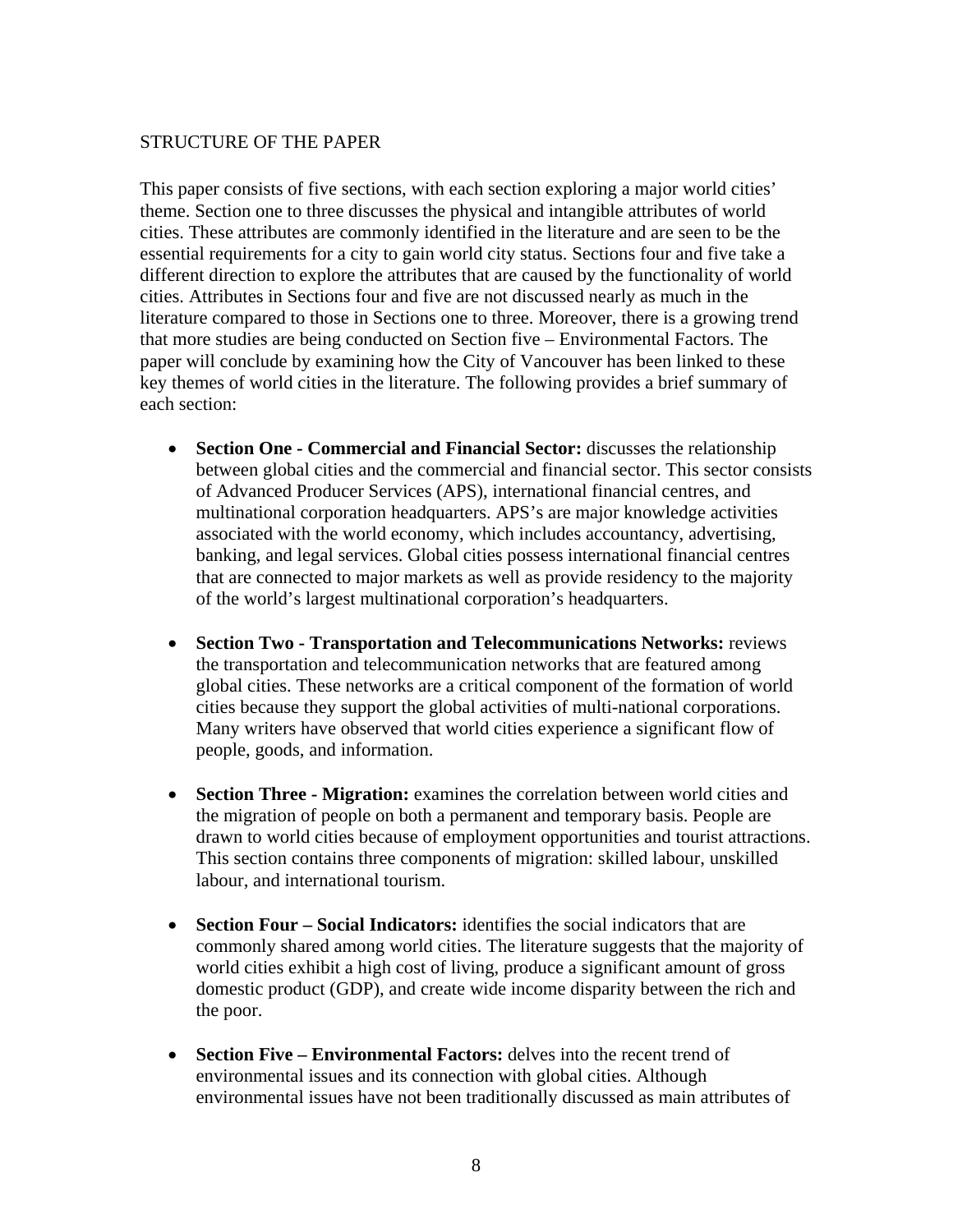global cities; this section attempts to highlight the emerging developments between global cities and environmental issues, such as environmental degradation and sustainability.

• **Conclusion – Where is Vancouver?:** examines the studies referenced in this paper that have discussed whether the City of Vancouver possesses attributes of a world city. The section assesses the City of Vancouver against each of the five sets of criteria.

This paper does not aim to solve the definition of world cities nor does it make a distinction between the various terminologies used to describe the concept of world cities. Therefore, the terms world city and global city are used interchangeably throughout the rest of the paper.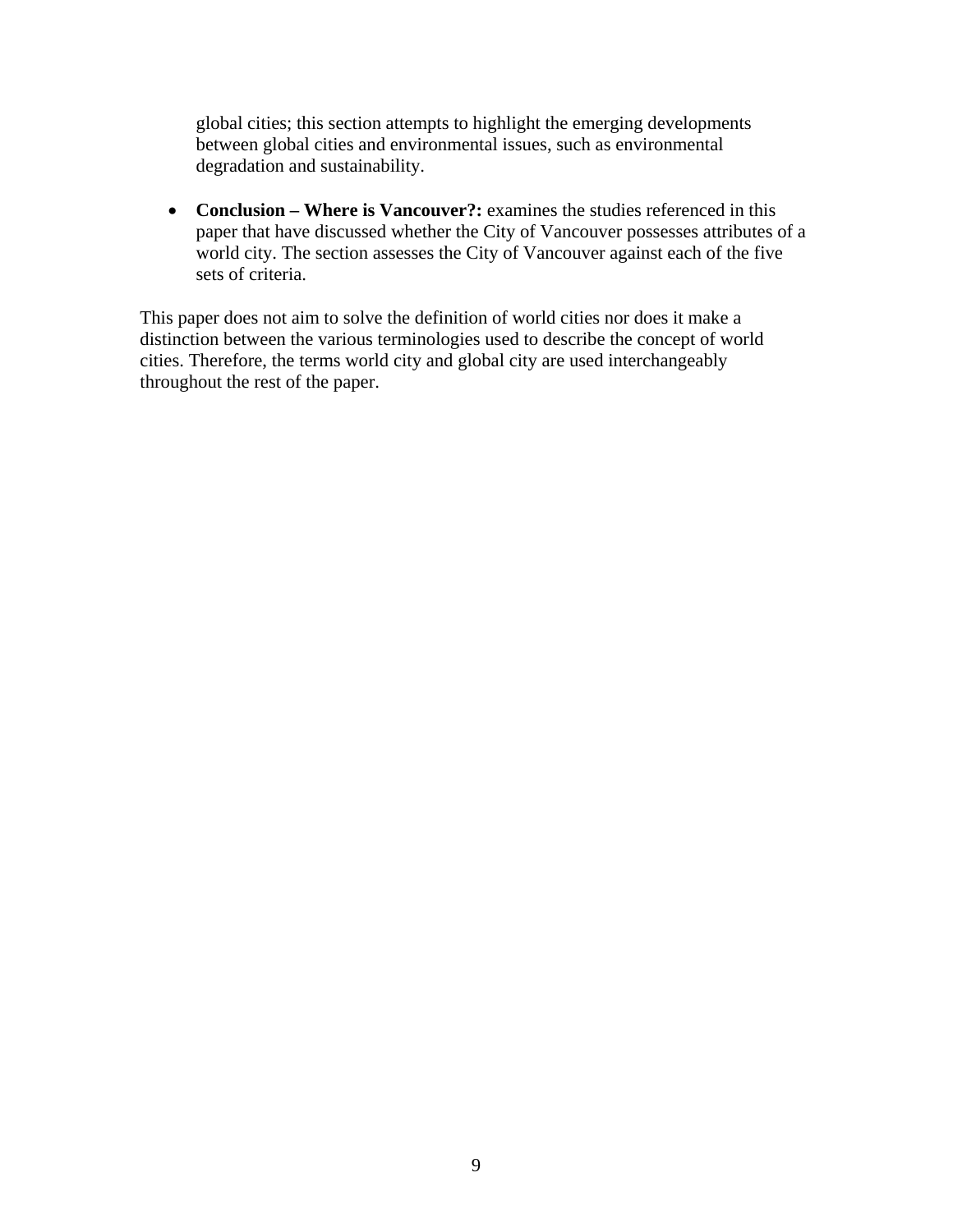## <span id="page-9-0"></span>**SECTION ONE: COMMERCIAL AND FINANCIAL SECTOR**

In the literature authors have made references to Patrick Geddes' and Peter Hall's work on linking commercial and financial activities as one of the most important characteristics of world cities. These commercial and financial activities include trade, communications, finance, education, culture, and technology (Beaverstock et al., 1999). Since the work of Geddes and Hall, authors have been more specific and have provided more details regarding these financial and commercial attributes, which include Advanced Producer Services (APS), international financial centers, and the location of multinational corporation headquarters.

#### ADVANCED PRODUCER SERVICES (APS)

In 1991, Saskia Sassen introduced the concept of '*global cities*'. Based on her empirical analysis, she suggested that since the 1960s, world cities became increasingly interconnected with other major cities from around the world through the use of technology. Sassen argued that this movement led to the dispersion of certain commercial activities, such as factories, offices, and service outlets away from the main regions of the city. This movement also resulted in the concentration of other activities known as producer services, which are required by organizations to support the dispersed commercial components. It is the result of both the dispersion of manufacturing activities and the concentration of commercial and financial activities that have created new strategic roles for cities such as New York, London and Tokyo. Sassen states "the more globalized the economy becomes, the higher agglomeration of central functions in relative few sites, that is, the global cities….the "things" a global city makes are services and financial goods" (Sassen, 1991, p.5).

While Sassen recognizes that global cities have moved towards a service and financial industry, her findings were limited to three main cities – New York, London, and Tokyo. Other authors noticed that the producer services were also apparent in numerous other cities around the world. In the article, "A Roster of World Cities", Beaverstock, Smith and Taylor examined accountancy, advertising, banking, and legal services activities that were only offered to corporate organizations within world cities (Beaverstock et al., 1999). They called these activities '*advanced producer services*' because these four functions were not available to average citizens. The authors classified world cities by means of three levels: Alpha, Beta, and Gamma. Levels were based on the degree of concentration of advanced producer services. Alpha described cities with the highest concentration level of *world city-ness*, Beta is the second highest level, and Gamma is the cut-off level for being considered a world city. The results of this study produced 10 Alpha world cities, 10 Beta world cities, and 35 Gamma world cities. The notion of advanced producer services would form the backbone of much of the future research and studies associated with world cities.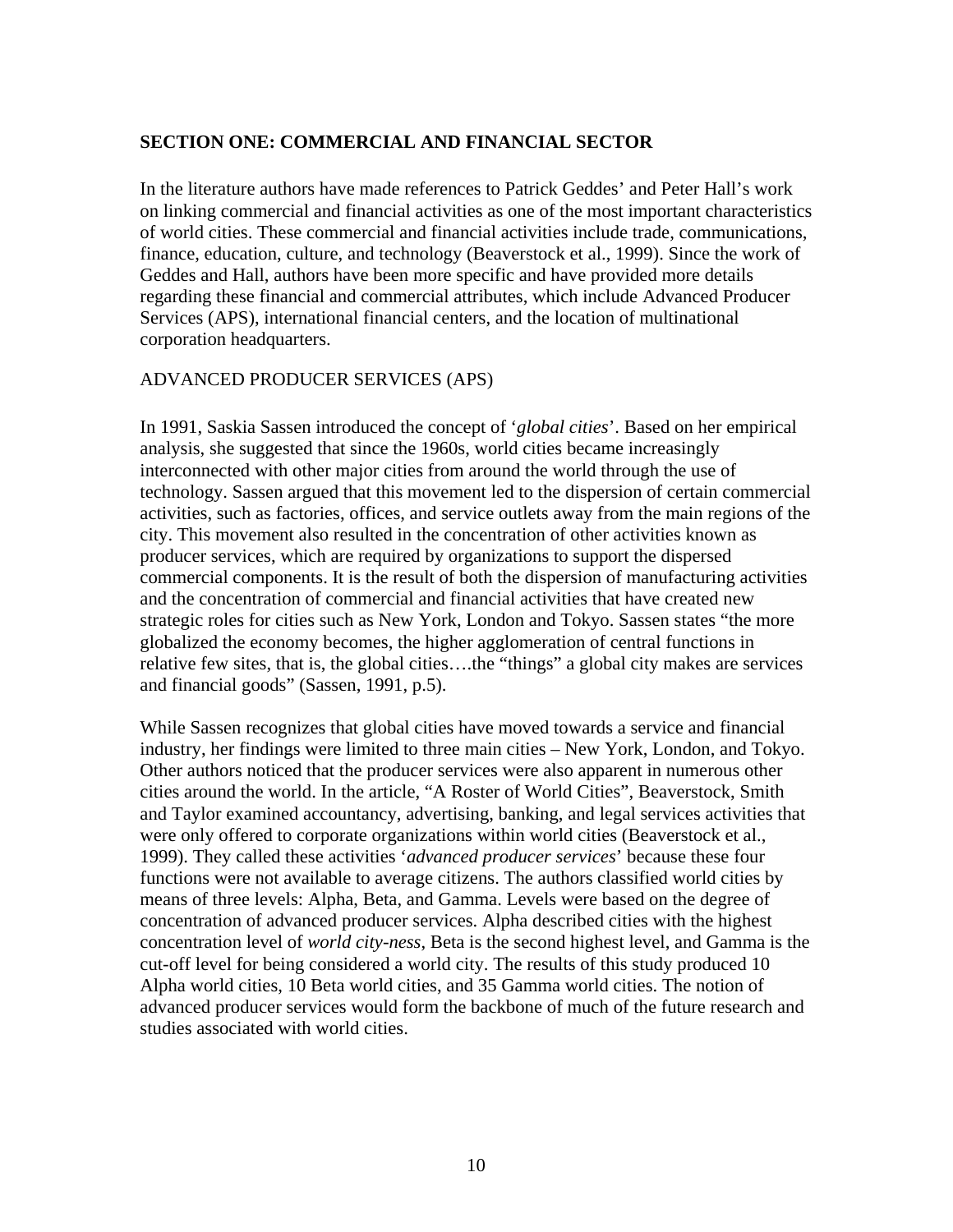## <span id="page-10-0"></span>INTERNATIONAL FINANCIAL CENTRES

Another main feature of world cities is the establishment of international financial centers, which are "major urban concentrations of financial services with a large portion of those services directed towards international financial transactions. They are also leading domestic centers for financial services in their own countries" (Goldberg et al. 2005 p.83).

In 1981, Howard Reed pioneered the identification of international financial centers as a major characteristic of world cities (Beaverstock et al. 1999). Reed ranked world cities based on the strength of their international financial centers. Although Reed had provided a solid foundation for further research of international financial centers, some have argued that Reed's assessment of world cities failed to explain the factors and processes by which international finance centres become prominent (Faulconbridge, 2004).

In the article "Global Financial Centers", Sassen attempts to explain the factors that transform an ordinary city into a global financial center. She points out that there are two essential factors which are responsible for this transformation. The first refers to the shift of scattered equity holdings from various areas to a highly consolidated regional centre. Major institutional banks and investment houses are the typical establishments located within the consolidated regional centers that hold the equities. The second signifies emerging markets which start receiving new financial investments and are taking the first steps towards becoming a global financial center. (Sassen, 1999) Sassen suggests that as these global financial centers emerge, they will be interconnected with other international financial centres to take advantage of various business synergies.

#### MULTINATIONAL CORPORATION HEADQUARTERS

One of the most compelling approaches in analyzing world cities is the attempt to rank world cities based on characteristics such as the number of different multinational corporation headquarters located in a particular world city. In 1981, Cohen noted that "changes in the corporation and in the structure of advanced corporate services have led to an emergence of a series of global cities which serve as international centers for business decision-making and corporate strategy formulation" (Cohen, 1981, p.300). He further argued "merely examining the foreign and total sales of corporations headquarters in a city is not sufficient to gauge its importance as a center of business…. Only a place of with a wide range of international business institutions can be truly called a world city" (Cohen, 1981, p.302). Cohen went on to construct an emerging world urban hierarchy in which he ranked US cities based on the number of corporate headquarters of corporations listed in the Fortune 500 (Cohen, 1981).

The world hierarchy presented by Cohen was based on an empirical analysis and many academics accepted his approach and advanced his research. Alderson and Beckfield suggested that there is a correlation between world cities and multinational enterprises and their subsidiary branches. The authors took the location of headquarters and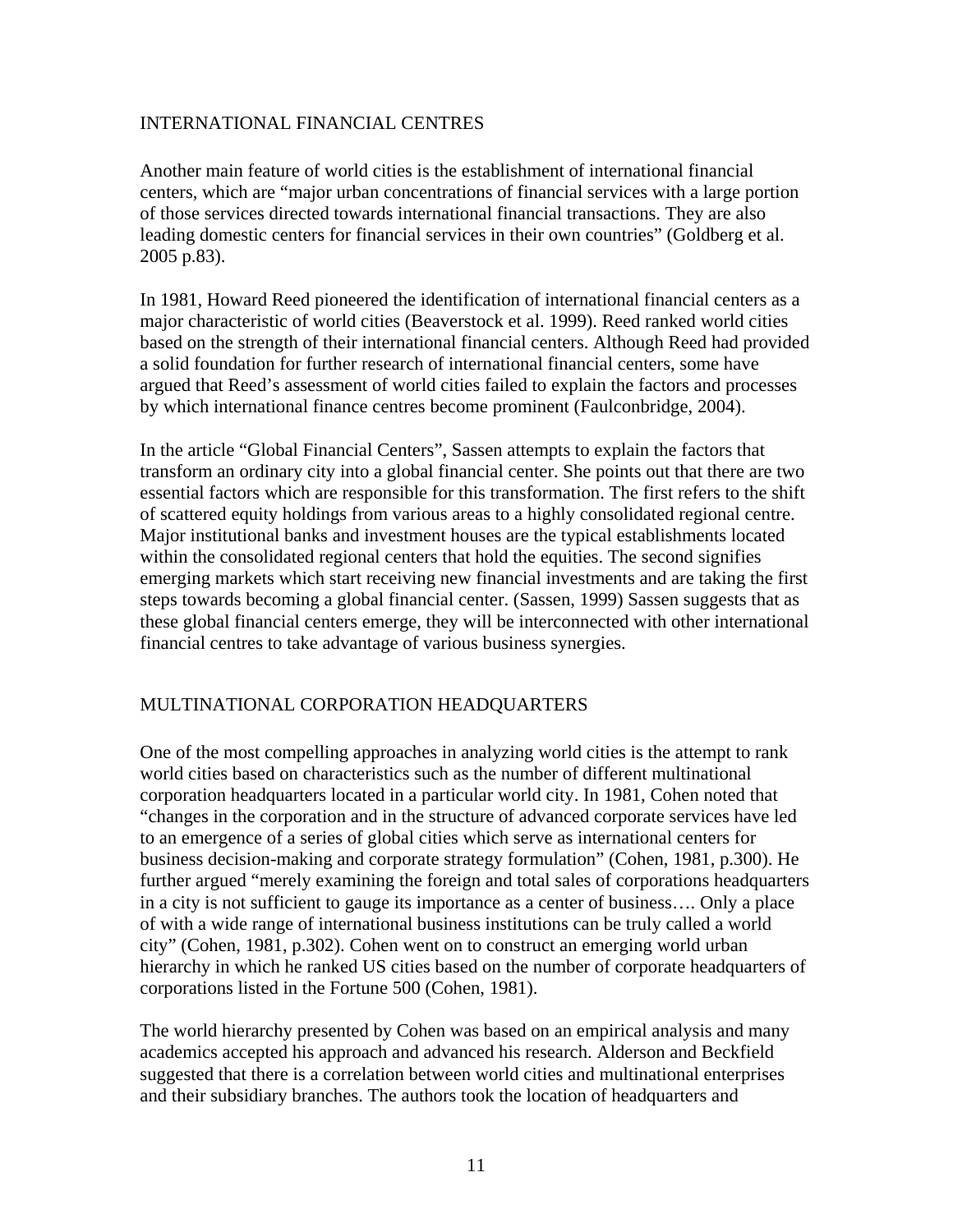subsidiary branches of the world's top 500 largest multinational firms and used relational variables consisting of outdegree, closeness, and betweenness to rank the importance and power of world cities (Alderson and Beckfield, 2004). Others, such as Knox and Taylor, employed the number of global architectural firms in relation to those of advanced business services to determine "global arenas" (Knox and Taylor, 2005). Both Alderson and Beckfield and Knox and Taylor believed that determining connectivity of corporations is an ideal approach to determining the "*globalness*" of a city.

#### SECTION ONE SUMMARY

Numerous studies in the literature have linked commercial and financial activities as one of the most important characteristics exhibited by world cities. These commercial and financial activities have become more advanced to meet the specific needs of corporate organizations. Many studies make references to Beaverstock, Smith, and Taylor's criteria of the four types of advanced producer services – accountancy, advertising, banking, and legal services – which are the most prevalent and dominant commercial and financial activities within world cities. Authors have observed that multinational corporations tend to establish their headquarters in world cities to access the available supply of advanced producer services. Moreover, as capital flows into world cities from various regions, world cities establish themselves as major international financial centers.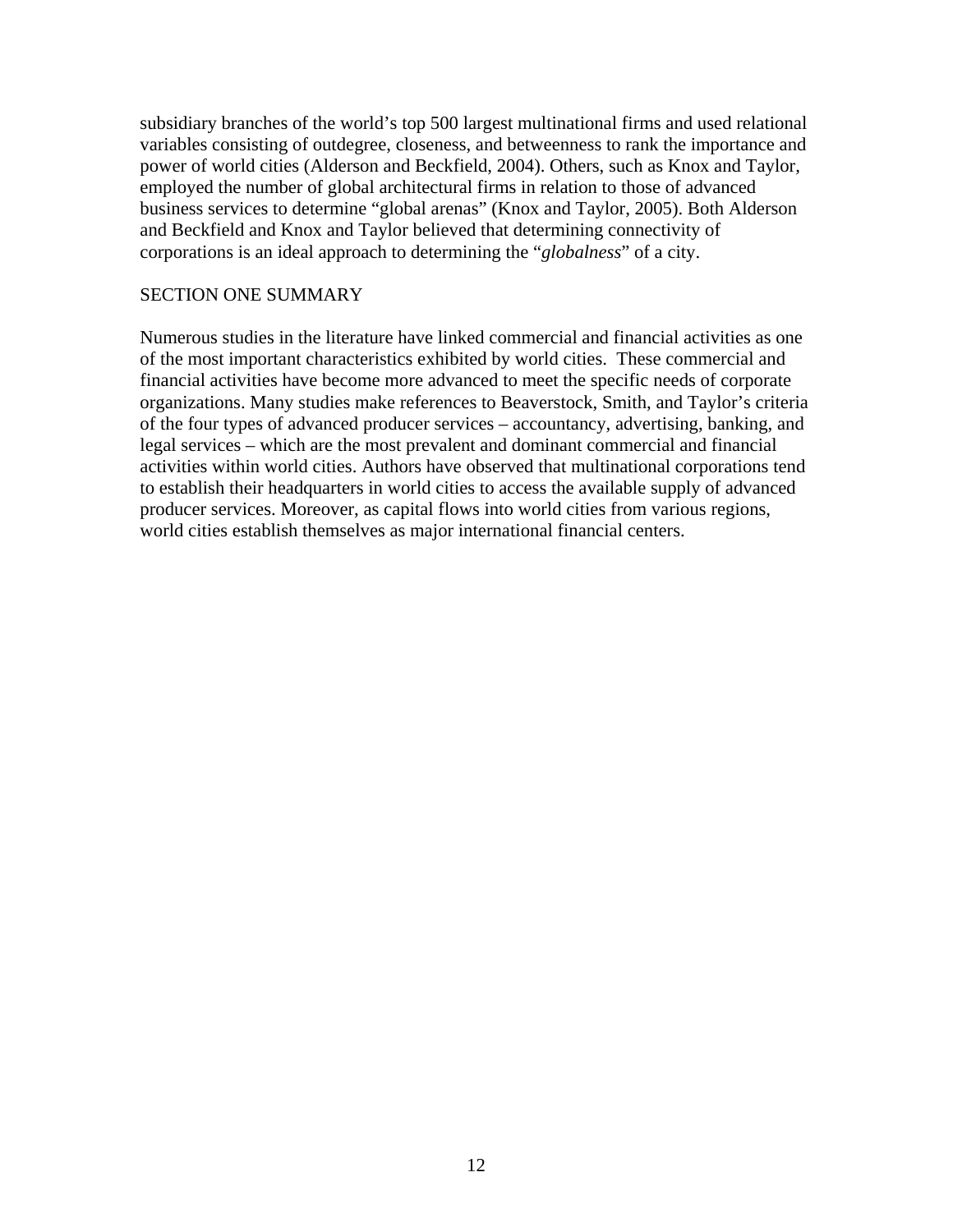## <span id="page-12-0"></span>**SECTION TWO: TRANSPORTATION AND TELECOMMUNICATION NETWORKS**

The formation of world cities requires a solid transportation and telecommunication network infrastructure that supports the agglomerated commercial and financial activities, such as APS. Moreover, these transportation and telecommunication need to be interconnected with other world cities in order to transfer people, physical goods, and information data. As Peter Rimmer points out "top-ranking global regions or world cities have become key nodes in this emerging network structure...rapid transportation and communication paths connecting these world cities have become critical links in global development patterns" (Rimmer, 1996, p. 434). The literature reports on research conducted on airline, freight, and telecommunication networks because they are seen as the main infrastructure that provide world cities with networking capabilities. Furthermore, several researchers have suggested that in terms of classifying world cities, what flows in and out of cities are just as important as what is fixed within.

#### AIRLINE NETWORKS

The analysis of the airline networks and its relationship with world cities is examined in two areas: the flow of airline passengers and the usage of major hubs. In 2004, Witlox, Vereecken, and Derudder produced a study that mapped the global network economy based on the global passenger flow within each city. The authors defined passenger flow as the number of passengers "between the origin and the final destination regardless of the fact that stopovers are made" (Witlox et al., 2004). The study was conducted using a Marketing Information Data Transfer (MIDT) database that holds airline booking information. The study examined a dataset from January 2001 to August 2001, rather than the whole of 2001, to offset the effect of the September 11 terrorist attacks. The authors ranked world cities based on various criteria, such as connections size and the number of arrivals and departures. However, the authors questioned the methodology of their research when the results of their study indicated that Tokyo was ranked  $23<sup>rd</sup>$  in terms of airline passenger flow; but all other major studies indicate Tokyo as being one of the top five world cities. In 2007, Derudder, Witlox, and Taylor used a similar approach to assess the connectivity of US Cities to other cities within and outside the US by analyzing the number of arrivals and departures at each city's airports (Derudder et al., 2007)

The usage of airports as airline hubs for connecting flights in between cities have also been viewed as a key indicator of world cities. Recently, Derudder, Devriendt, and Witlox used the MIDT database to analyze airline hubs (Dreudder et al., 2007). Very often airlines do not provide information on locations where their customers change planes; hence, the authors argue that the MIDT database is one of the most comprehensive databases because MIDT captures this information. The study looked into the absolute and relative intensity of hubs. Absolute intensity is the number of passengers who use the airport as hubs and relative intensity refers to the ratio of the number of passengers who use the hub divided by the total passengers who uses the airport In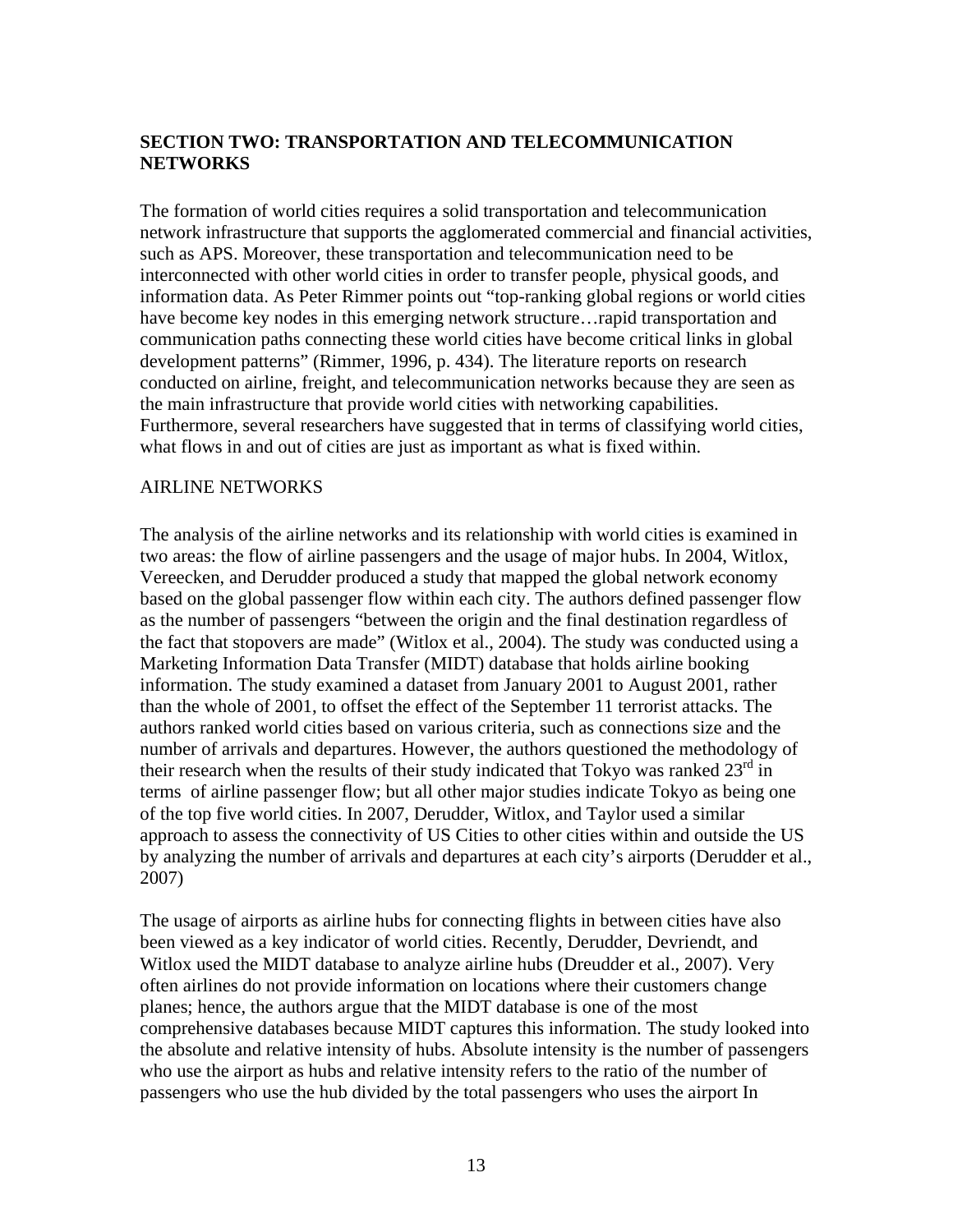<span id="page-13-0"></span>addition, this study also tallied the connections for each airport hub and the number of cities it connects with.

## FREIGHT NETWORKS

While several researchers have referred to freight networks as a major component of a world city, only one contributed significant research on the topic. Peter Rimmer discussed the importance of freight networks, especially sea-land services and air freights, in his article "Transportation and Telecommunications among World Cities". Rimmer said that "because large container ports acts as important international gateways, it is tempting to equate them with world cities" (Rimmer, 1998, p. 439). He used 1984-1999 survey data extracted from the *Containerisation International Yearbook* to examine the top 25 container seaports with the highest traffic rates. Rimmer's objective was to test whether the top 25 container port cities would be the same or close to the list of world cities identified by commercial or financial attributes such as APS or multinational headquarters. Even though cities such as Hong Kong, Singapore, New York, and Tokyo were identified in the list of the top 25 container seaports, the rest of the cities on the list, such as Kaohsiung and Pusan, are not regarded as world cities. This led Rimmer to conclude that seaports alone cannot be the sole determinant of world cities.

Rimmer also explored air freight hubs and its relationship with world cities. He argued that when advanced produce services agglomerate within world cities, these business activities will require air freight services to transport various goods, such as business equipments, merchandise, and food (Rimmer, 1998). It addition, there is also a need for express cargo carriers for the delivery of time-sensitive packages. Similar to the approach used to analyze container ports, Rimmer took the top 25 international airports with the highest freight traffic and compared it will the list of world cities from 1984 to 1992. The majority of cities identified with the top 25 freight traffic are commonly regarded as world cities. Although Rimmer did not assert that the volume of air freights experienced by a city's airport directly correlates to gaining status as a world city, he did present a solid argument that world cities exhibit a high volume of air freights.

## TELECOMMUNICATION NETWORKS

In addition to transporting passengers and physical goods, the transfer of telecommunication data plays a major role in the formation of world cities. One of the basic requirements for conducting advanced producer services is the provision of information. In 1987, Mitchell Moss argued that telecommunication networks were just as important as transportation networks in terms of providing support for world cities, but his argument received relatively little attention (Moss, 1987). In 1991, Moss observed that new technology-intensive buildings were being built in urban centres together with the development of fiber systems to connect a large number of users to national and international telecommunication networks (Moss, 1991). Moss suggested that as world cities conduct more information-based activities, the development of telecommunication network infrastructure will continue to grow.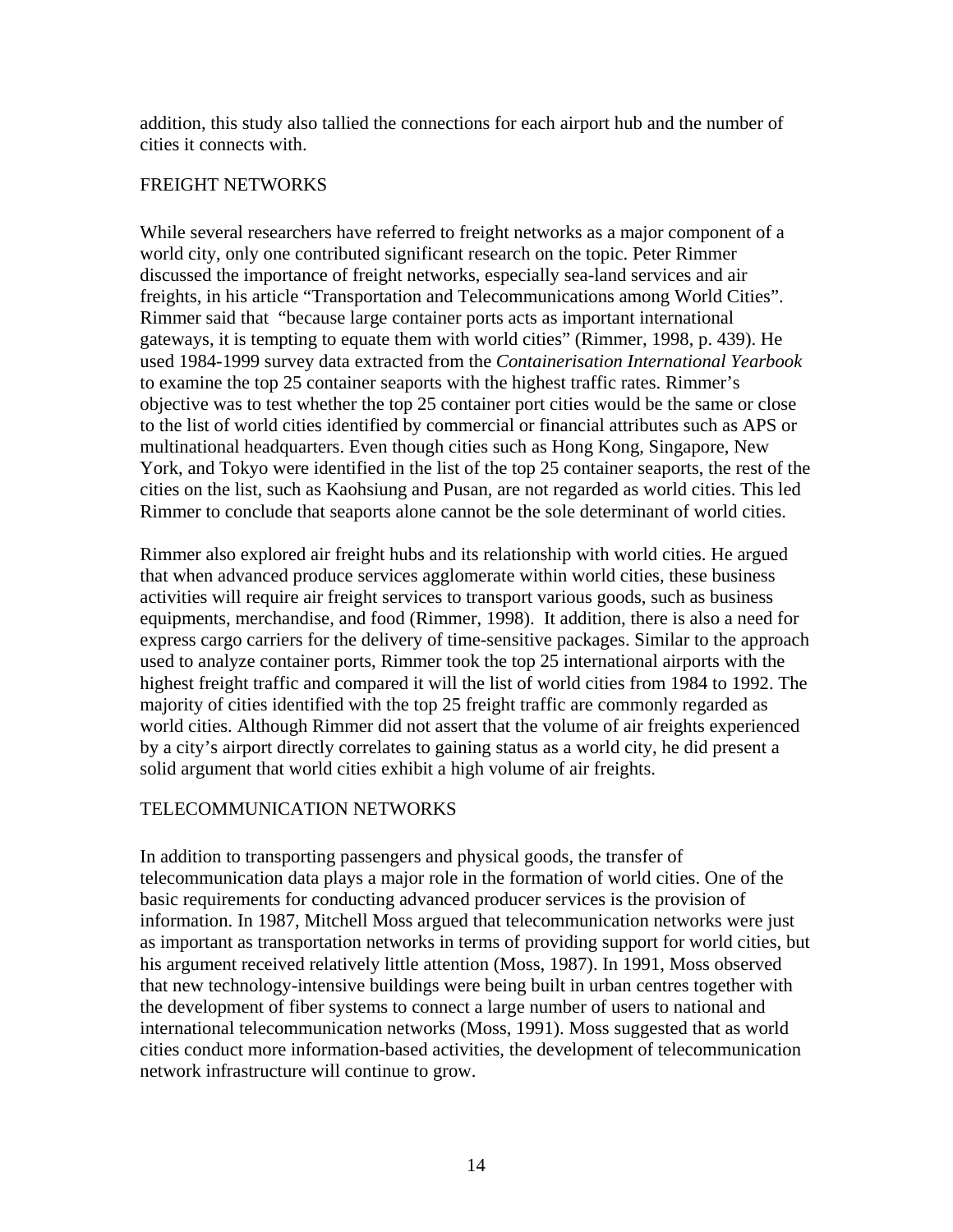Peter Rimmer accepted Moss' view and attempted to test the relationship between global telecommunication traffic and the status of world cities. The information was not available in useable form until 1989, when a time series data set began capturing telecommunication traffic suitable for analysis (Rimmer, 1998). Rimmer took the top 25 international telecommunication routes and was able to identify three major connecting regions with the most global telecommunication traffic – Asia, North America, and Europe. Even though many of world cities reside in the three identified regions, Rimmer did not suggest that global telecommunication traffic is one of the main factors in determining a world city status. Rather, he encouraged the need for further research on the importance of telecommunication networks and their role in connecting world cities. In addition, Rimmer pointed out that the global traffic data used for his research might be problematic because of intermediate service centers, which direct a large volume of global telecommunication traffic, are often located in regions outside of global cities.

#### SECTION TWO SUMMARY

Several studies identified the importance of transportation and telecommunication networks towards the formation of world cities. These networks provide the underlying infrastructure that connects world cities to other regions. With these networks, world cities possess the capability to transport people, transfer physical goods, and transmit information. Researchers have observed that airline networks in world cities experience significant passengers and freight traffic. Moreover, airports of world cities act as major hubs servicing connecting flights. Other studies have suggested that seaports with high freight traffic cannot solely determine whether cities are of world city status. Moreover, a world city must possess a solid telecommunication network in order to support advanced producer services and other financial and commercial activities. Due to the importance of transportation and telecommunication networks for world cities, there is strong support for the concept that what flows in and out of world cities is just as important as what's fixed within.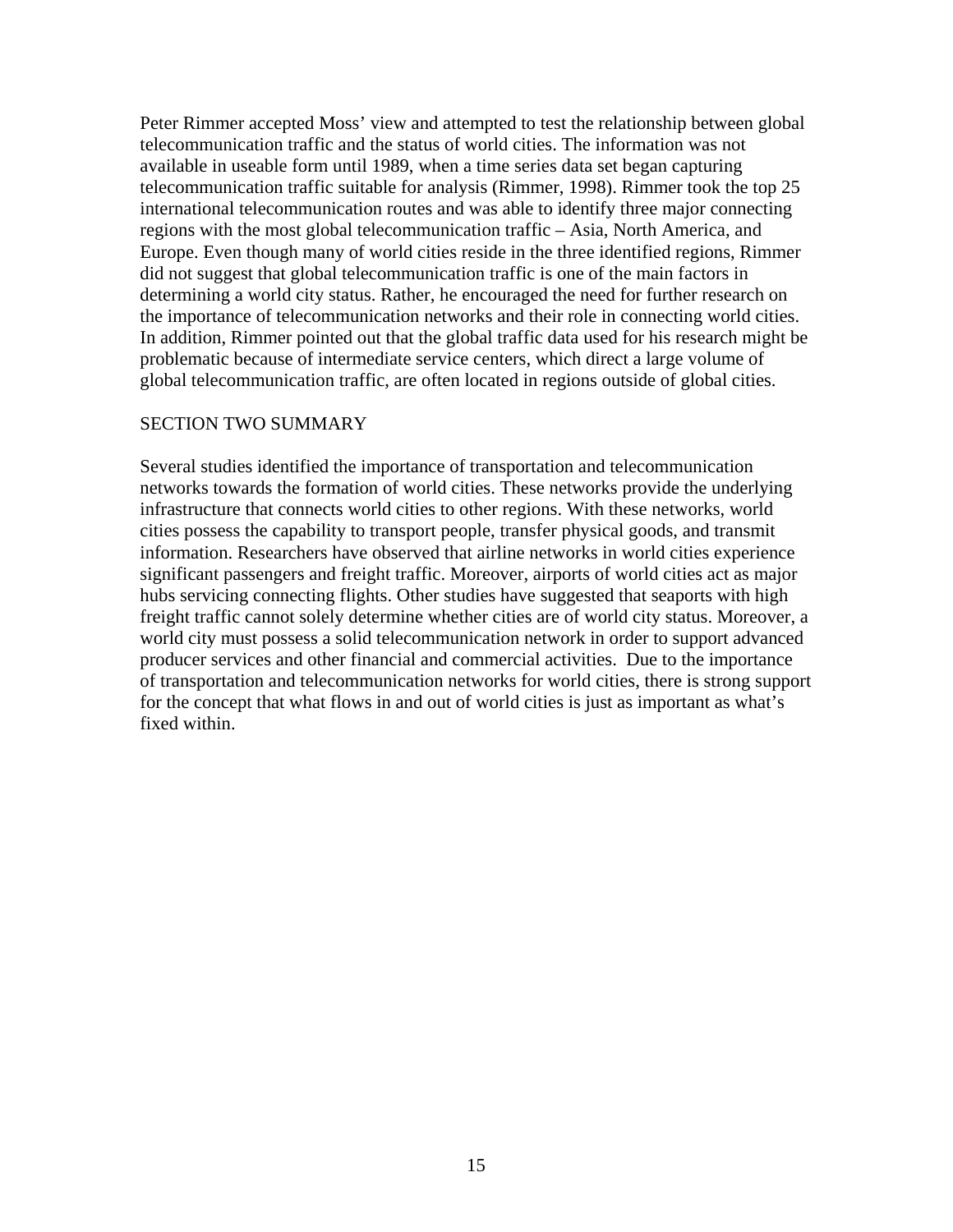## <span id="page-15-0"></span>**SECTION THREE: MIGRATION**

With the inflows of financial capital, world cities have attracted a significant number of people both permanently and temporarily. According to a 2002 *The Economist* article "it is impossible to separate the globalization of trade and capital from the global movements of people" (The Economist, 2002, p.3; Benton-Short et. al, 2005). World cities are often perceived as a destination that provides employment opportunities and entertainment attractions. The migration of people into cities is an important factor towards the formation of world cities. The literature reveals three main components of migration: high-skilled labour, low-skilled labour, and international tourism.

#### SKILLED LABOUR

According to Sassen, the transformation of cities into global cities has led to significant restructuring of the labour work force (Sassen, 1988). This transformation has resulted in the concentration of producer services activities within global cities. Moreover, traditional business activities, such as manufacturing and routine office positions, are moved to less economically developed areas outside of global cities' main regions. As the concentration of producer services rises within global cities, requires an increase in the skilled labour supply to meet demand. Sassen notes that the global city environment will allow for an immigration influx of skilled laborers. Beaverstock and Smith agreed with Sassen and argued that with the influx of financial capital, multinational headquarters residing in global cities have increased their financial powers to affect the demand for skilled labour (Beaverstock and Smith, 1996). In addition to the number of people who migrate to global cities searching for skilled positions, the influx of skilled labour is also increased by organizations that send their skilled workers from various regional branches to their multinational headquarters located in global cities.

Besides employment opportunities presented by global cities, other factors influence either positively or negatively the inflow of high-skilled labour into a global city. Governments are a big factor in creating an environment which either encourages or dissuades skilled workers to migrate to a global city. Governments have the power to "ease immigration and work permits restrictions, providing tax incentives, and promoting the country as an attractive working and living environment" (Mahroum, 2001, p.29).

There is also recent but scant literature that explores the correlation between migration of international students and global cities. This concept is based on Peter Hall's insight in 1997 that major universities foster regional development. Universities such as MIT, Stanford, and Caltech, have led to significant economic growth in their respective regions (Hall, 1997). Others have observed that regions which required skilled labour have greatly supported international student recruitment in order to plan for future labour demands (King and Ruiz-Gelices, 2003). In 2005, Kevin O'Conner attempted to establish a global city hierarchy by identifying the number of international students enrolled in global city regions (O'Conner, 2005). His test sample focused on cities based in the United States, United Kingdom, Australia, and Canada. O'Conner pointed out that a large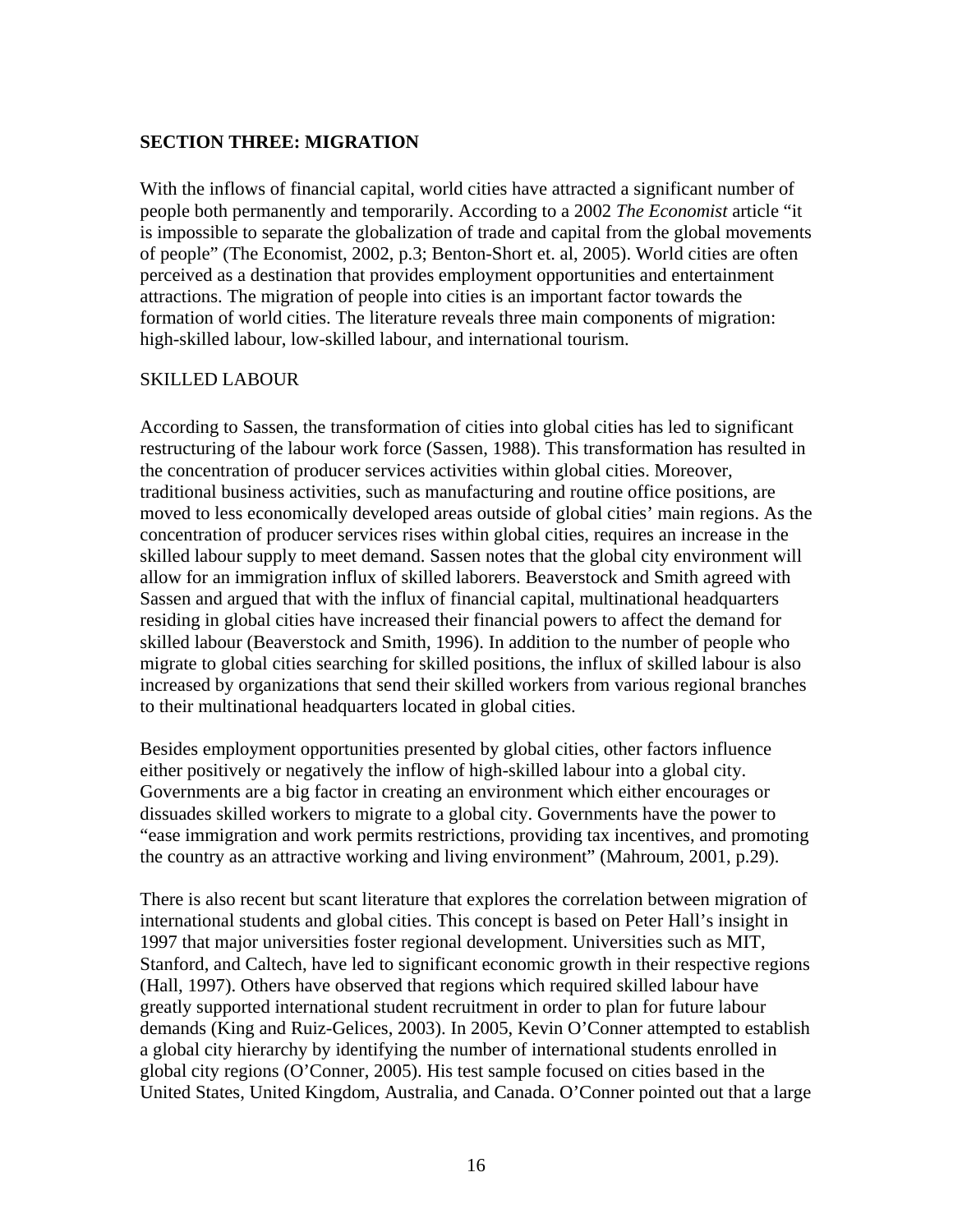<span id="page-16-0"></span>number of international students have migrated to a few concentrated regions, such as New York, London, Melbourne, Sydney, Boston, and Toronto, considered as world cities based on advanced producer services. He also noted that a number of global cities that do not have a significant number of international students are building the necessary infrastructure to attract students. Regions not usually considered world cities, such as Oxford, UK and Cambridge, US host a substantial number of international students Therefore, O'Conner has stated that he cannot conclude that there is a firm correlation between world cities and the migration of international students, but he encouraged more research be done on this relationship.

#### UNSKILLED LABOR

While the concentration of producer services will lead to the dispersal of certain business activities, such as manufacturing and routine office positions, there will still be a substantial demand for unskilled labour within global cities. This is due to the fact that some business activities cannot be moved, such as cleaning and maintaining corporate buildings or hospitals (Sassen, 1991). Furthermore, skilled workers who migrate to global cities will require services from unskilled workers. For example, construction, entertainment, and food industries will benefit from the migration of skilled workers into the city. As a result, these industries will provide employment opportunities for unskilled laborers.

Global cities can sometimes attract more unskilled workers than the level of demand justifies, especially when other regional areas face tougher economic environments. If the number of unskilled workers is significantly higher than the number of employment opportunities, the government will incur substantial financial and social costs. John Friedmann explains that due to high volume of inflow of low-skilled workers, global cities will encounter high social costs because of the "massive needs for social reproduction, among them housing, education, health, transportation, and welfare" (Friedmann, 1986, p.326). Hence, many national and local governments attempt to limit the number of unskilled labour migrating to global cities. However, they will permit skilled workers or workers whose services are in demand (Friedmann, 1986). Therefore, it is not uncommon for global cities to experience an inflow of illegal entrants through various means, such as visa overstays or human smuggling (Abrahamson, 2004).

#### INTERNATIONAL TOURISM

As world cities develop the services that meet the needs of its skilled-workers, they also develop an underlying infrastructure that attracts foreign tourists. When visiting a world city, many tourists will take advantage of the same world city features used by skilled workers, such as subway systems and upscale restaurants (Abrahamson, 2004). Among the early pioneers who identified international tourism as a significant attribute of world cities were John Friedmann and Goetz Wolff. In 1982, these authors observed that a significant number of businesses that focus on servicing skilled workers also cater to international tourists (Friedmann and Wolff, 1982). Examples of industries within world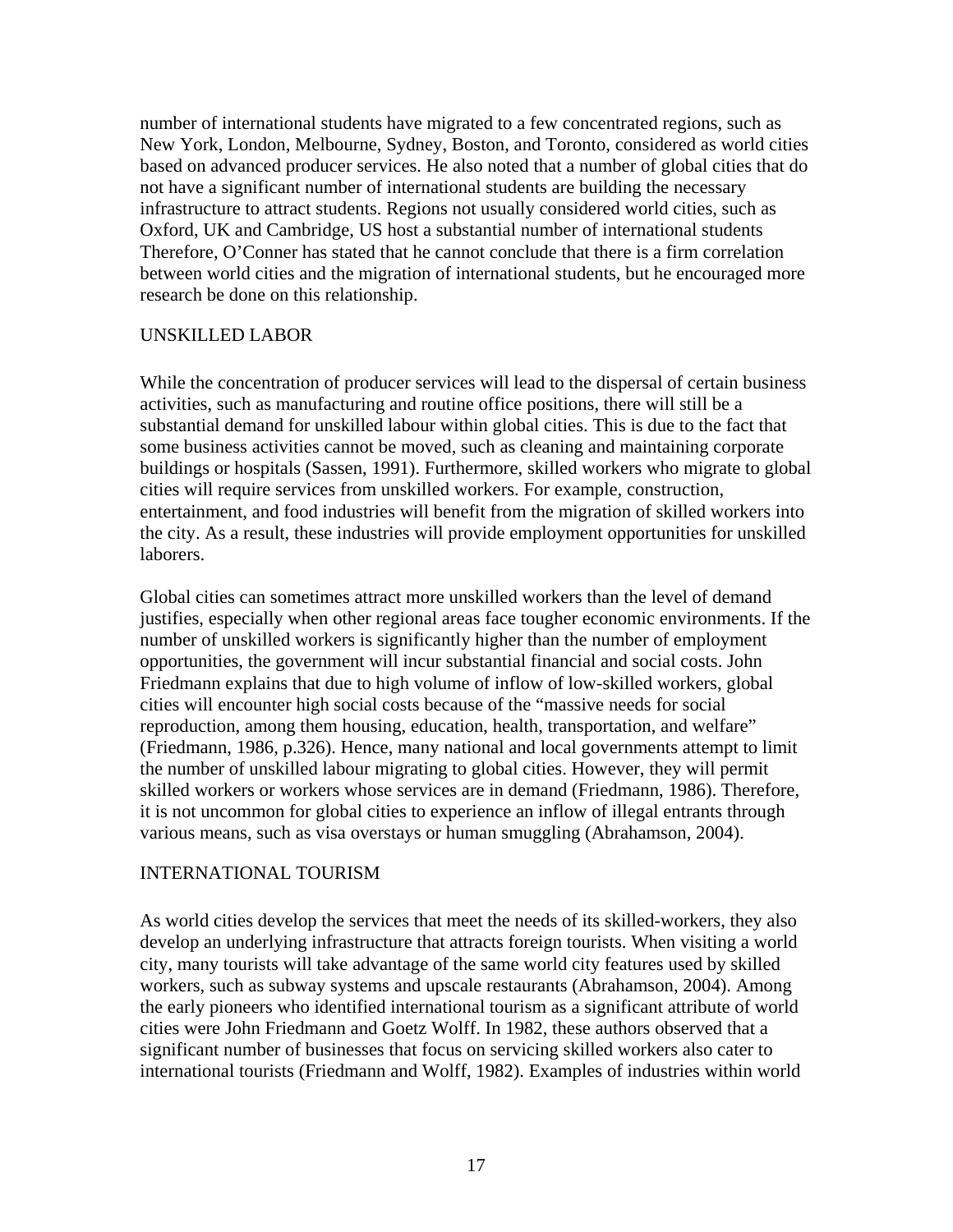cities that serve both skilled workers and international tourists include hotel accommodation, entertainment, restaurant, and upscale-retail.

While Friedmann and Wolf had urged that more research be conducted in this area, it was not until the 1990's when more substantial studies began exploring the relationship between international tourism and world cities. In 1996, the Government Office of London commissioned a comparative report called *Four World Cities* that investigated the key sectors of London, Paris, New York, and Tokyo, with the tourism industry as one of the major area of research. The report highlighted that - at the time when the study was conducted - London, Paris, and New York were the most popular destination in the world and that the tourism industry earned a significant amount of revenue for each of the four cities (Llewelyn-Davis, 1996). The tourism industry is concentrated within the centre of world cities and an ideal transportation system should focus on carrying tourists within the city centre and to and from the airport. The report also stated that the key features of world cities which attract international tourists include "increasing the choice of accommodation, food, culture, and entertainment, and enhancing the city's status as an interesting and enjoyable destination" (Llewelyn-Davis, 1996, p. 167). Subsequent studies support the *Four World Cities* report assertion that when world cities offer unique monuments and facilities, such as museums, heritage attractions, convention and exhibition centres, and sport stadiums, they will attract numerous international tourists (Fainstein, 2005-2007) Although these features are important for tourists when selecting a travel destination, the tourism is sensitive to factors like cost, convenience, and transportation.

In 2004, Mark Abrahamson observed a different style of consumption associated with international tourism and world cities. He noted that consumption on items such as viewing attractions and purchasing souvenirs had always been an incidental part of tourism but that there is a growing trend that consumption has become the main objective for many tourists when selecting a travel destination (Abrahamson, 2004). For example, in Canada, there are more people visiting the West Edmonton Mall in Alberta than the Niagara Falls in Ontario. Furthermore, there are many tourist attractions located in world cities that are designed to create consumer-oriented venues. Abrahamson states, "Disney's California Adventure and Universal Studios' City Walk [in Los Angeles, US] are examples of theme parks as urban spaces" (Abrahamson, 2007, p.39). Due to an increasing number of theme parks and attractions that are now designed to create a commercial mall atmosphere, which Abrahamson attributes to what he calls "hyperconsumption".

## SECTION THREE SUMMARY

World cities attract a substantial number of people from other regions both permanently and temporarily because of employment opportunities and tourist attractions. Researchers have shown that when world cities shifted from a traditional manufacturing industry to a concentrated advanced producer service industry, they created ample job opportunities for skilled workers. In addition, with the influx of financial capital, multinational headquarters possess the financial power to increase the demand for skilled workers, who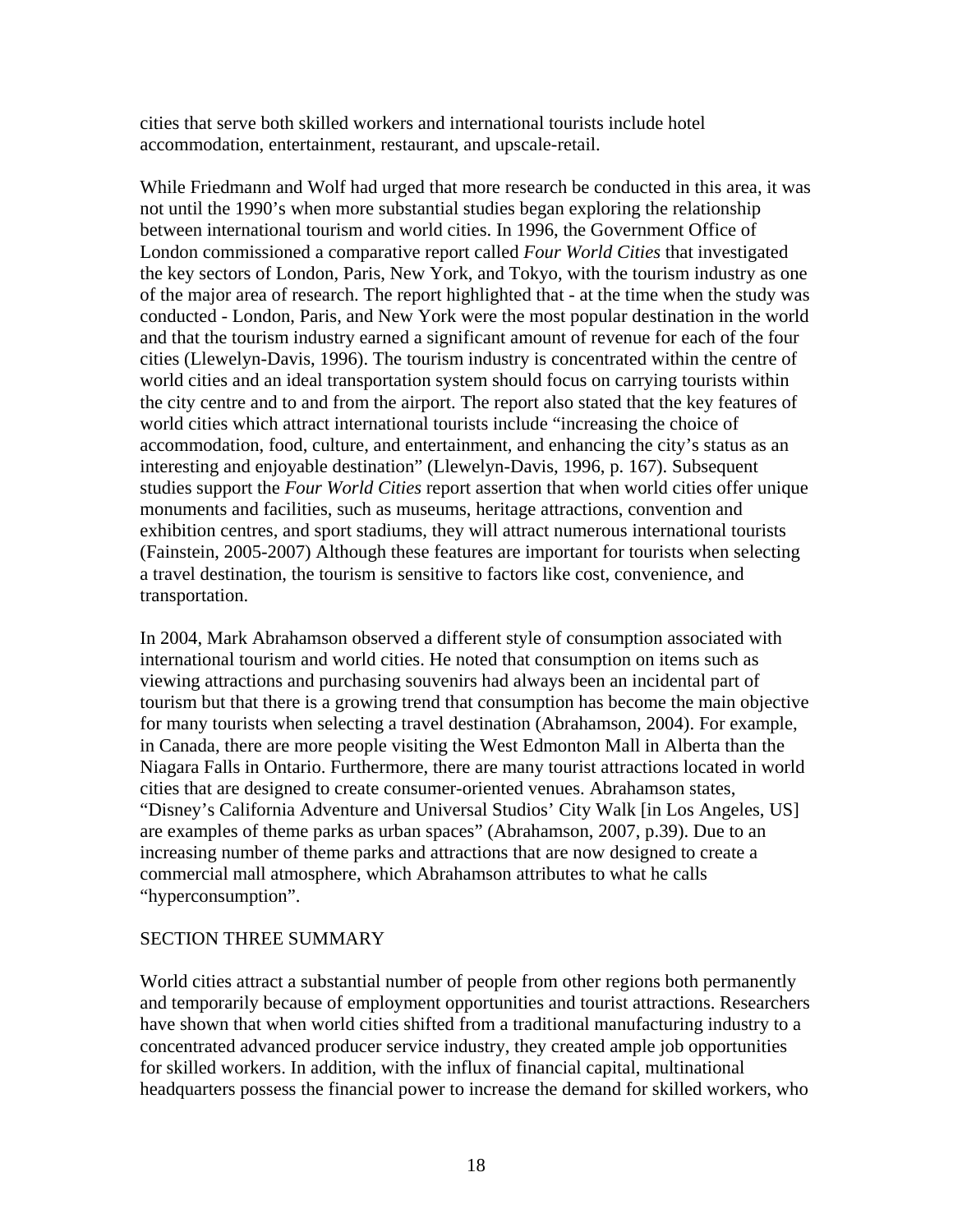will have to locate in world cities to take advantage of employment opportunities. As more skilled workers migrate into world cities business opportunities are created in various industries, such as construction, food, and entertainment, which cater to the needs of skilled-workers. These businesses will provide employment opportunities for unskilled laborers. World cities can sometimes attract more unskilled workers than the level of demand. Moreover, writers have argued that the infrastructure and services designed for skilled workers have in turn attracted international tourists. It is very common for businesses, such as hotel accommodation, entertainment, restaurant, and upscale-retail, located in world cities to serve both skilled-workers and international tourists. For many world cities, their tourism industry generates significant revenue and employment opportunities.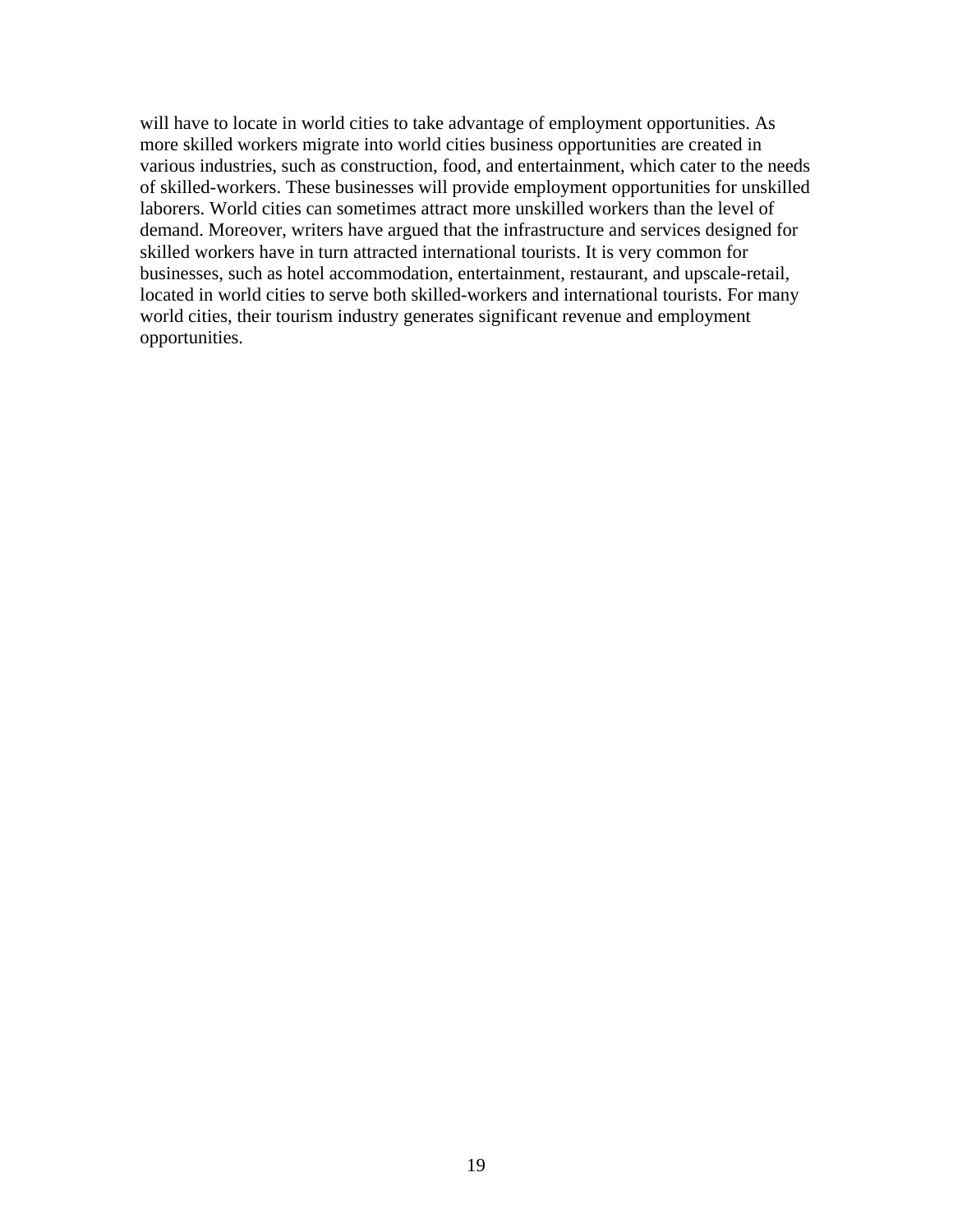#### <span id="page-19-0"></span>SECTION FOUR: SOCIAL INDICATORS

This section addresses the linkage between global cities and three social indicators that have been identified in the literature: income disparity, gross domestic product (GDP), and quality of life. The formation of global cities has brought significant changes to the social-economic landscape. Attributes of global cities, such as commercial and financial activities as well as the migration of people into global cities, have significantly influenced the dynamics of the social-economic environment. These social indicators are the key measurements in assessing the overall health of global cities.

#### INCOME DISPARITY

The formation of global cities has resulted in the migration of skilled and unskilled workers to the city. Several authors have observed that this demographic change has created a large income disparity between the two social groups. John Friedmann has stated that "world formation brings into focus the major contradictions of industrial capitalism – among them spatial and class polarization" (Friedmann, 1986, p. 324). Saskia Sassen agrees with Friedmann's viewpoint on spatial and class polarization. She suggested that in order to fully understand the causation of the spatial and class polarization experienced within global cities, research must be conducted to explore factors other than those that merely describe the difference in salary wages between skilled laborers and unskilled workers. Sassen explained there are two developments within global cities that influence class polarization:

"One is the vast supply of low-wage jobs required by high-income gentrification in both residential and commercial settings….[such as] expensive restaurants, luxury housing, luxury hotels, [and] gourmet shops… Furthermore, this is continuing need for low-way wage industrial services, even in such sectors as finance and specialized services... [the second development] is the downgrading of the manufacturing sector, a process in which the share of unionized shops declines and wages deteriorate while sweatshops and industrial homework proliferate" (Sassen 1991 p. 9)

No reports or studies have been located that provides comparable income disparity data among global cities. Nonetheless, a large income disparity is not ideal for any global city, as it increases the crime and incarceration rate, creates political discontent and social tension, and negatively impacts the public programs such as education and health. (Neckerman and Torche, 2007)

#### GROSS DOMESTIC PRODUCT (GDP)

Gross Domestic Product (GDP) is regarded as one of the main indicators in assessing the strength of an economy because it measures the total value of all goods and services produced. A 2007 UK Economic Outlook Report indicates that the top 30 cities in the world ranked by GDP produced 16% of the of the world's total GDP in 2005 (PriceWaterhouseCoopers, 2007). Furthermore, the top 100 cities ranked by GDP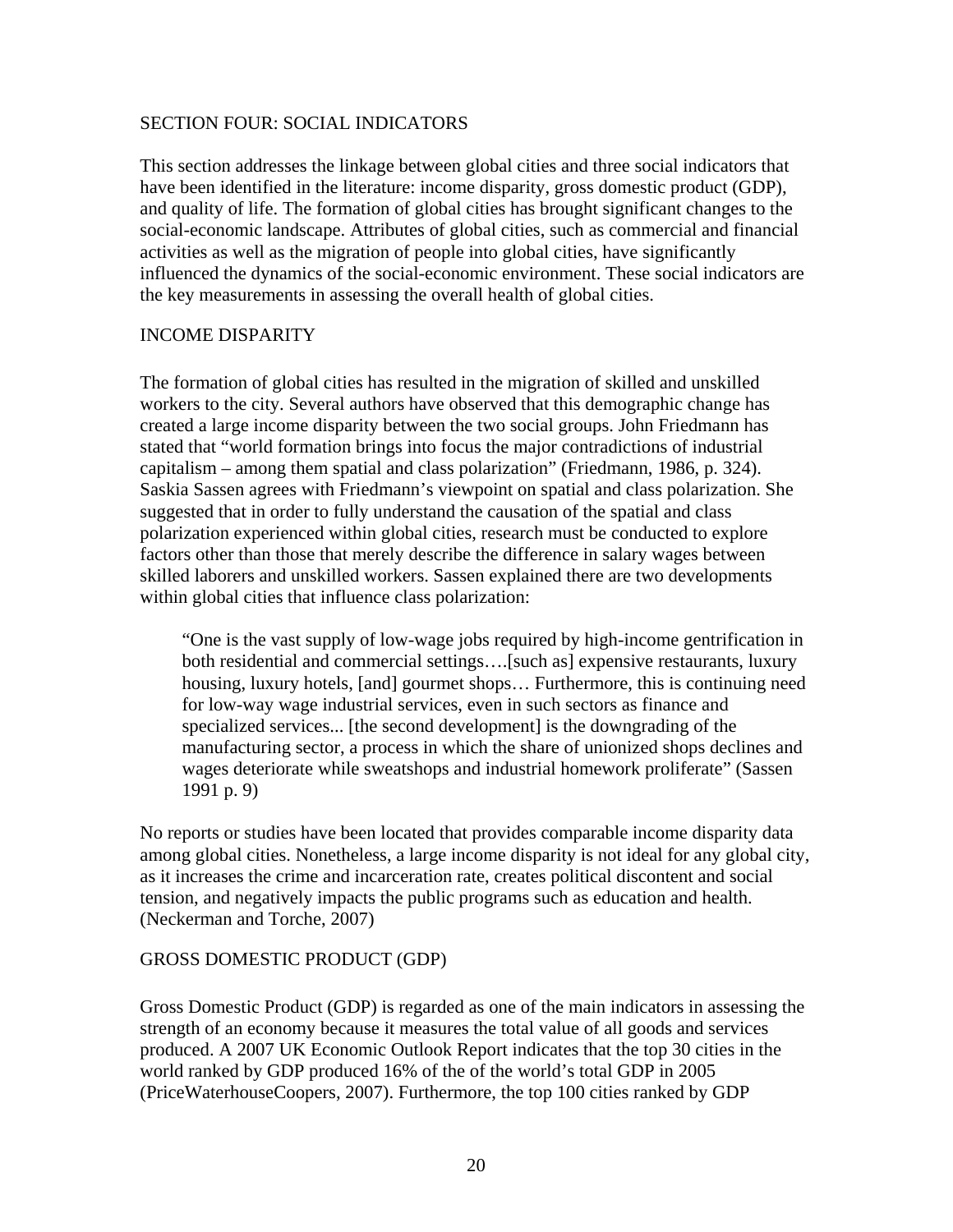<span id="page-20-0"></span>account for 25% of the total world GDP. When examining the list of the world's top 30 cities based on GDP, the majority of these cities, such as Tokyo, New York, Paris, London, Hong Kong, and Toronto, are also included in the roster of world cities based on Beaverstock's criteria of advanced producer services. Hence, it is safe to assume that global cities produce the lion's share GDP and that GDP acts as a key indicator for the overall economic health of global cities.

The 2007 UK Economic Outlook Report also highlighted the top 30 world cities with the highest level of GDP growth from 2002 to 2006. From this list of top 30 world cities, only two cities – Shanghai and Beijing - were also on the roster of world cities based on Beaverstock's criteria of advanced producer services. Hence, global cities do not typically exhibit a very high growth rate in GDP. Also it is very difficult for cities with high GDP growth to catch up to the amount of GDP generated by world cities because as the 2007 UK Economic Outlook Report claims "the most successful cities will be that have comparative advantages in intangible business, financial and consumer services that are not so easily emulated by the rising stars of China [expect Beijing and Shanghai], India, or Brazil. Prominent examples include the continued pre-eminence of London, New York and Tokyo in global financial services". (PriceWaterhouseCoopers, 2007, p.22)

## QUALITY OF LIFE

One of the most difficult to measure social indicators that have been related to world cities is quality of life. Unlike income disparity or GDP, quality of life is an intangible concept, and as a result various methodologies and variables have been presented in an attempt to measure this concept. It is beyond the scope of this paper to determine which approach is the most suitable to measure quality of life. Rather, this section discusses some of the variables that have been perceived as essential for quality of life in regards to its relationship with global cities. A 2005 Report entitled "The Competitive Position of London as a Global Centre" produced by the Corporation of London, published a survey on the importance of quality of life to corporate workers. Survey participants were 356 representatives from various advanced producer services organizations such as Lehman Brothers, Merrill Lynch, UBS, Goldman Sacs, and HSBC Asset Management. The results of the survey showed participants perceived the following factors as either important or very important towards contributing to the quality of life of a global city: leisure facilities and culture, healthcare facilities, school and colleges, transport systems, and residential property.

In 2007, Mercer Consulting Group, presented a similar report in which it introduced a concept called "Quality of Living" based on 39 different key variables, which can be grouped into categories, such as political and social environment, housing, natural environment, health and sanitation, and consumer goods (Mercer Consulting Group, 2007). The report compared the quality of life of various cities using New York as the benchmark. The report found no correlation between the list of cities with the highest quality of living and the list of global cities. Although quality of living does not determine a global city's status, it would nevertheless be ideal for global cities to possess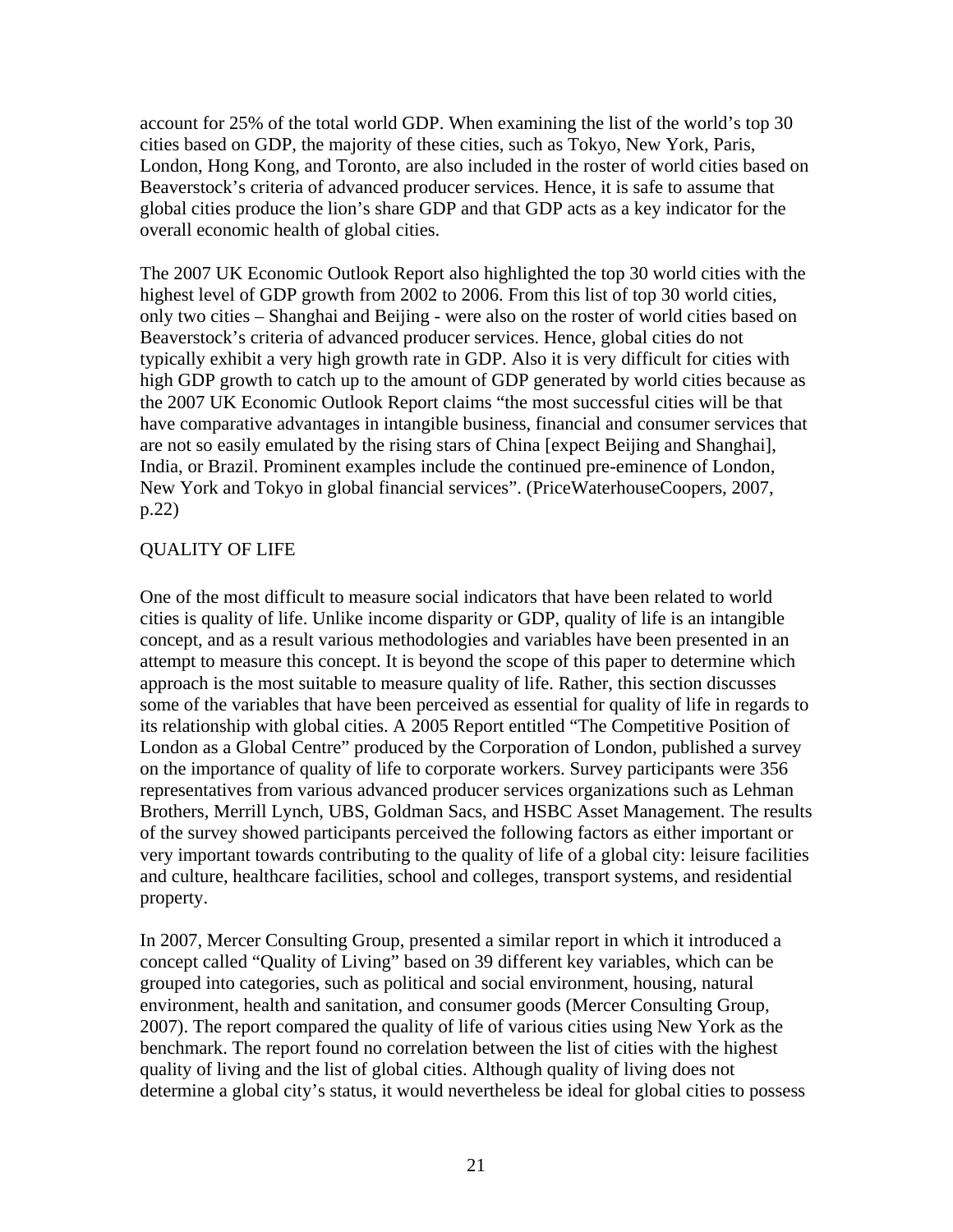the elements suggested in the Quality of Living index to attract skilled workers and provide a better living environment for all its residents.

### SECTION FOUR SUMMARY

Three social indicators have emerged in the literature in describing the social-landscape of world cities: income disparity, GDP levels and quality of life. Income disparity has been documented in many studies. As skilled workers and unskilled workers migrate to world cities, significant class and spatial polarization result because of income disparity between skilled and unskilled workers. This income gap leads to social problems, such as increasing crime activities, creating social tensions, and hindering education and health programs. GDP is another social indicator that assesses the economic strengths of world cities because GDP measures the production of goods and services. According to 2007 UK Economic Outlook Report, the top 30 cities in the world ranked by GDP produces 16% of the of the world's total GDP in 2005. The third social indicator is Quality of Life, has been linked with world cities by a number of reports; however, the methodology and variables used to measure Quality of Life has been difficult to determine. Variables such as leisure facilities and culture, healthcare facilities, school and colleges, transport system, and residential property, are commonly used to measure the Quality of Life in world cities.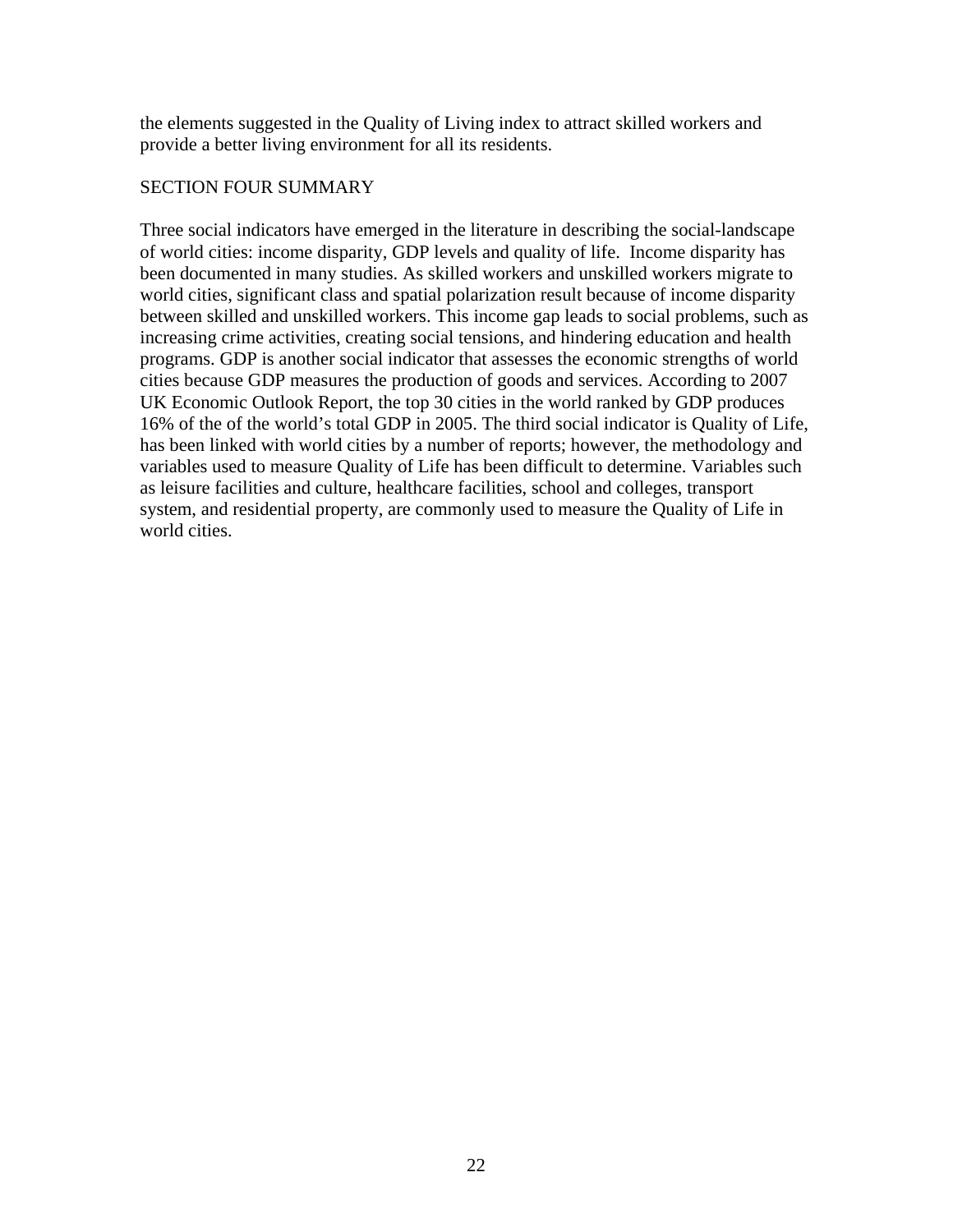## <span id="page-22-0"></span>**SECTION FIVE: ENVIRONMENTAL CHALLENGES AND SUSTAINABILITY**

The idea of global cities and their environmental impact has not been explored as extensively as other themes identified in this paper. In 1995, Roger Keil stated that "the research following the 'world city hypothesis' [Friedmann, 1986] has done little to integrate either the ecological problematic or the local politics of policy-making in the world cities" (Keil, 1995, p.281). Keil suggested that this topic be examined more deeply, yet there is scant literature that discusses the correlation between global cities and their environmental impacts. However, there are positive signs that suggest this topic could gain more attention in the near future. Most notably, a number of studies are contained in the literature that explore the relationship between urban development and environmental challenges and sustainability. This section attempts to identify and review prominent studies that relate to global cities in terms of its environmental context.

#### ENVIRONMENTAL CHALLENGES

The main factor that causes cities in general to experience significant environmental challenges is its population (Newman, 2006; Liddle and Moavenzadeh, 2002). As the number of people who migrate to cities increases, these cities will encounter greater environmental challenges. Brantley Liddle and Fred Moavenzah propose that there are two distinctive population categories, poverty and affluence, which impact the environment differently (Liddle and Moavenzadeh, 2002) The authors argue that the activities of those who are in the poverty category usually cause environmental challenges that have a local effect; while the activities of the people who are in the affluent class will produce environmental challenges that have global effects. For example, both social groups will cause environmental degradation, such as air and water population as well as the creation of solid wastes; but the affluent group has more power to make an impact on the consumption of natural resources.

In 1997, David Satterthwaite conducted a study in which he examined the differences in environmental problems of cities based on the different levels of national income. Satherthwaite created four categories: cities in low-income countries, cities in low and middle-income countries, cities in middle and upper income countries, and cities in upper-income countries. He observed that cities based in countries that have the highest income are the most prepared and are able to better handle environmental problems than cities based in less prosperous countries. The author argued that cities with higher income have greater potential to invest in the necessary infrastructure and services needed to address these environmental problems. Satherthwaite concluded that as cities grow and become more prosperous, they have the ability to transfer their environmental costs and responsibilities to other regions or people (Satterthwaite, 1997).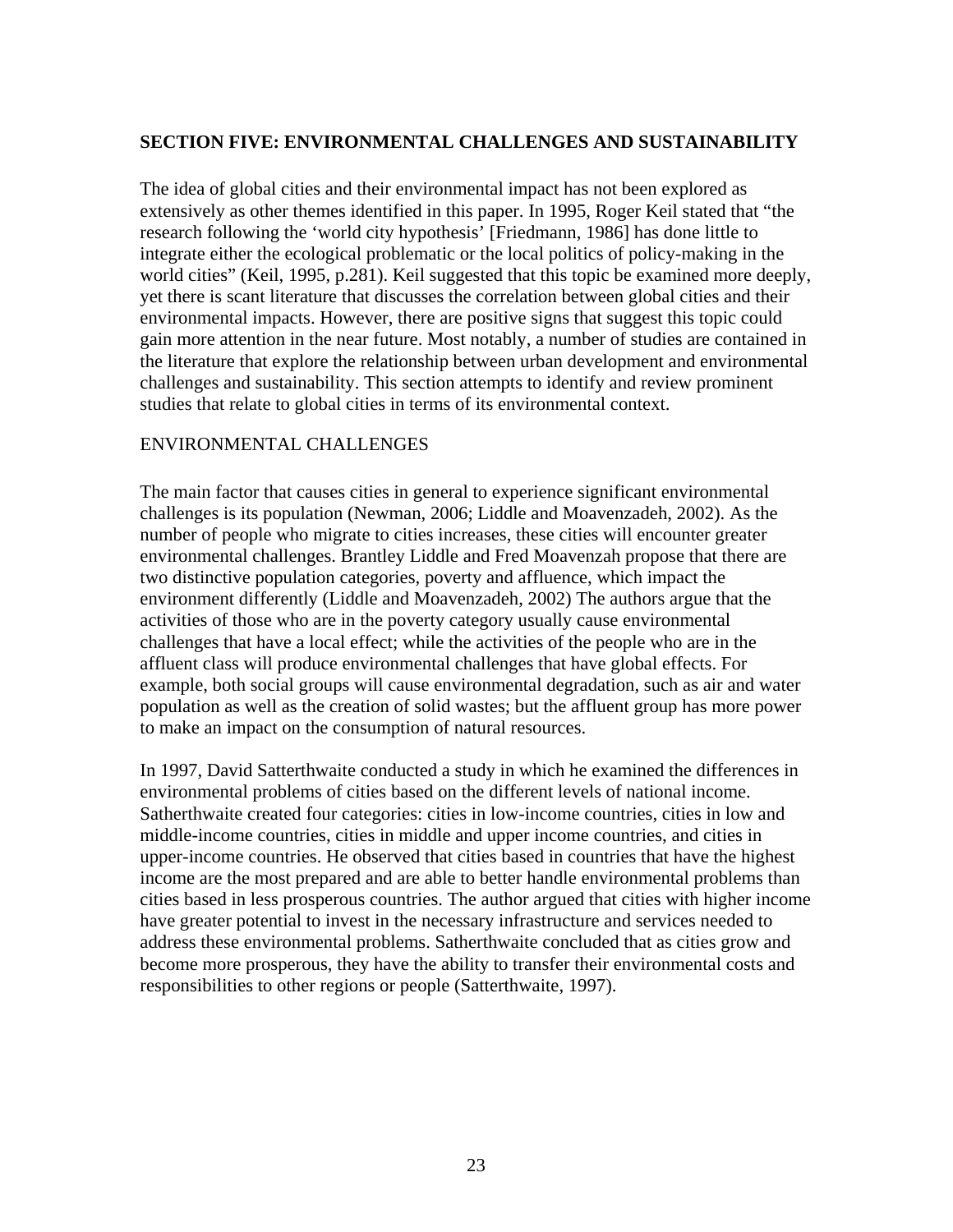#### <span id="page-23-0"></span>ENVIRONMENTAL SUSTAINABILITY

In 1989, Peter Newman and Jeffery Kenworthy presented four principles on the concept of sustainability and its relationship to cities: "1) The elimination of poverty, especially in the third world, is not just on human grounds, but as an environmental issue; 2) The First World must reduce its consumption of resources and production of wastes; 3) Global cooperation on environmental issues is no longer a soft issue; and 4) Change towards sustainability can occur only with community based that take local cultures seriously" (Newman and Kenworthy, 1989, p.2-3). These principles provided a possible foundation for further research and other authors have explored the relationship between cities and environmental sustainability on areas, such as transportation, water management, and energy usage.

Newman and Kenworthy warned of the vulnerabilities of cities being highly dependent on automobiles for transportation (Newman and Kenworthy, 1989). The authors highlighted the dangers of air pollutants and the dependency on a non-renewable energy source. Their insights have led other authors to research how cities should design their transportation systems. For example, Hank Dittmar suggested that when cities plan their transportation system, they must establish and follow environmental sustainability goals such as minimizing the use of nonrenewable resources, providing greater access to the general public, and integrating its system with other transportation methods. (Dittmar, 1995) Newman and Kenworthy argued the need for cities to better manage its water supply in order to maintain the natural cycle of the bioregion in which they are located (Newman and Kenworthy, 1999). The authors suggested that cities should explore new methods in preserving their water supply, such as adopting high quality sewage treatment, promote reuse of stormwater, and minimize use of public water. Marina Alberti and Lawrence Susskind discussed energy usage as a main environmental sustainability issue for many cities. Similar to transportation, energy usage by cities generate air pollutants. The impact of the pollution depends on various variables of each individual city, such as its urban activities and its selection of energy sources. The authors also noticed that the way a city is designed also affects the amount of energy usage. For example, dispersed urban settlement has a higher level of energy consumption than concentrated urban settlements (Alberti and Susskind, 1996)

A number of different indicators have been suggested for measuring environmental sustainability. Statistics Canada produced a report on environment based on three environmental sustainability indicators: air quality, greenhouse gas emission, and fresh water (Statistics Canada, 2006). Other organizations have stressed the need to use significantly more indicators to assess environmental sustainability. The Organisation for Economic Co-operation and Development (OECD) held a conference in 1999 to develop sustainability indicators. The result of the conference led to the publication of '*Towards Sustainable Development: Indicators to Measure Progress*', in which five categories of sustainable indicators were proposed, with each category possessing six to 11 indicators (except for the Economic, Social, and Environmental Indicator Category, for which no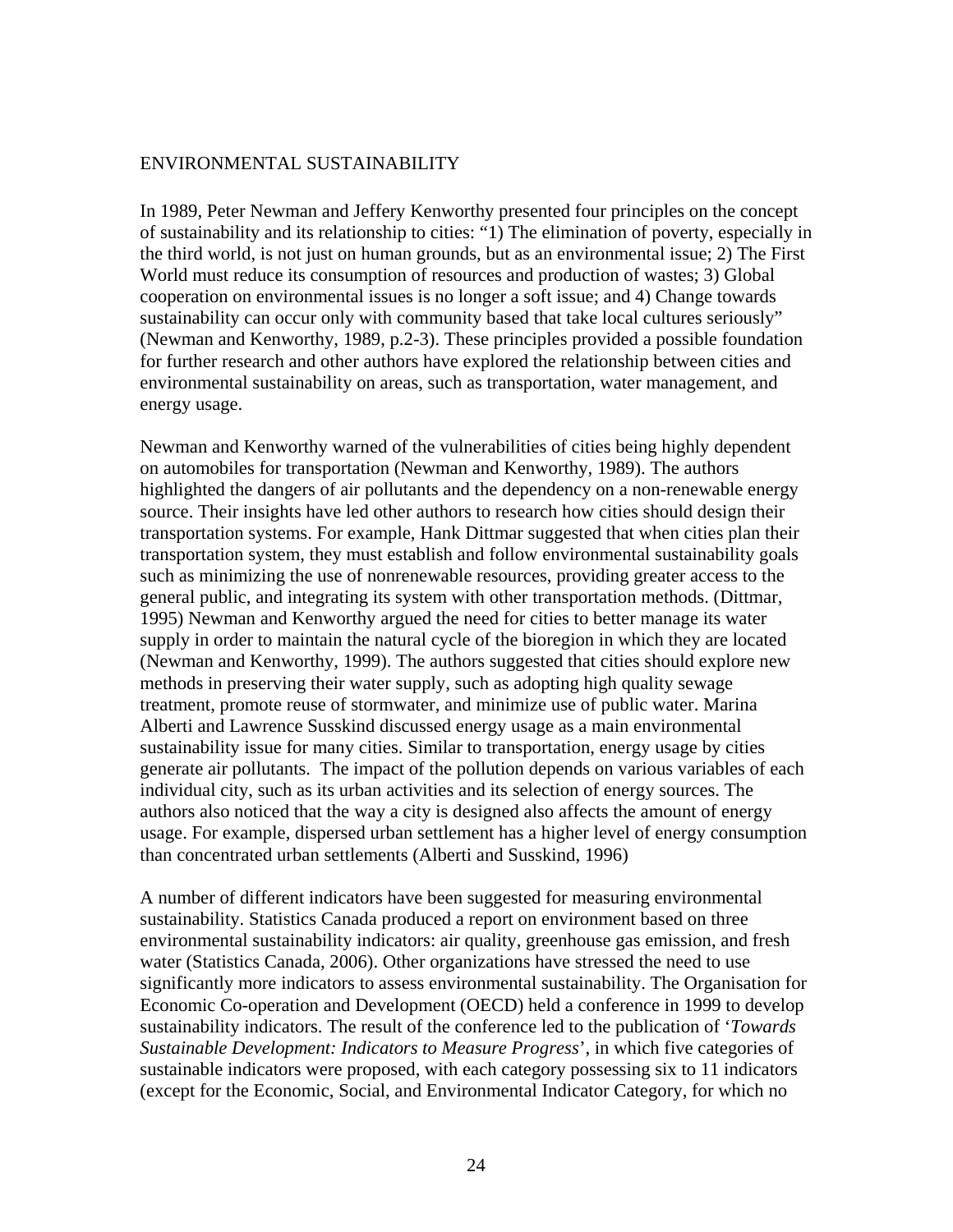indicators were proposed). These five categories comprise Environmental Performance; Economic, Social, and Environmental; Transportation/Environment; Agriculture/Environment; and Energy/Environment. Examples of indicators from these categories include: CO² emissions, waste generation, transport-related air emissions, energy consumption, and land conversation. Hence, there are no universally agreed upon standards in measuring environmental sustainability.

#### SECTION FIVE SUMMARY

The linkage between world cities and their environmental impact has not been investigated as extensively as other themes identified in this paper. However, there are indications that this topic will garner more attention in the near future. Currently, there are studies that explore the relationship between urban development and environmental challenges and sustainability. Researchers have argued that cities experience environmental challenges because of their population growth. In addition, there are studies that examine the relationship between the level of pollution and different classes of people based on income. These studies show that although both low-income and highincome individuals cause environmental degradation, people in poverty groups usually create environmental problems that have a local effect, while people in the affluent group create environmental problems that have global effect. Environmental sustainability is of great concern for many cities. In the literature, areas of interests regarding environmental sustainability include transportation, water management, and energy usage.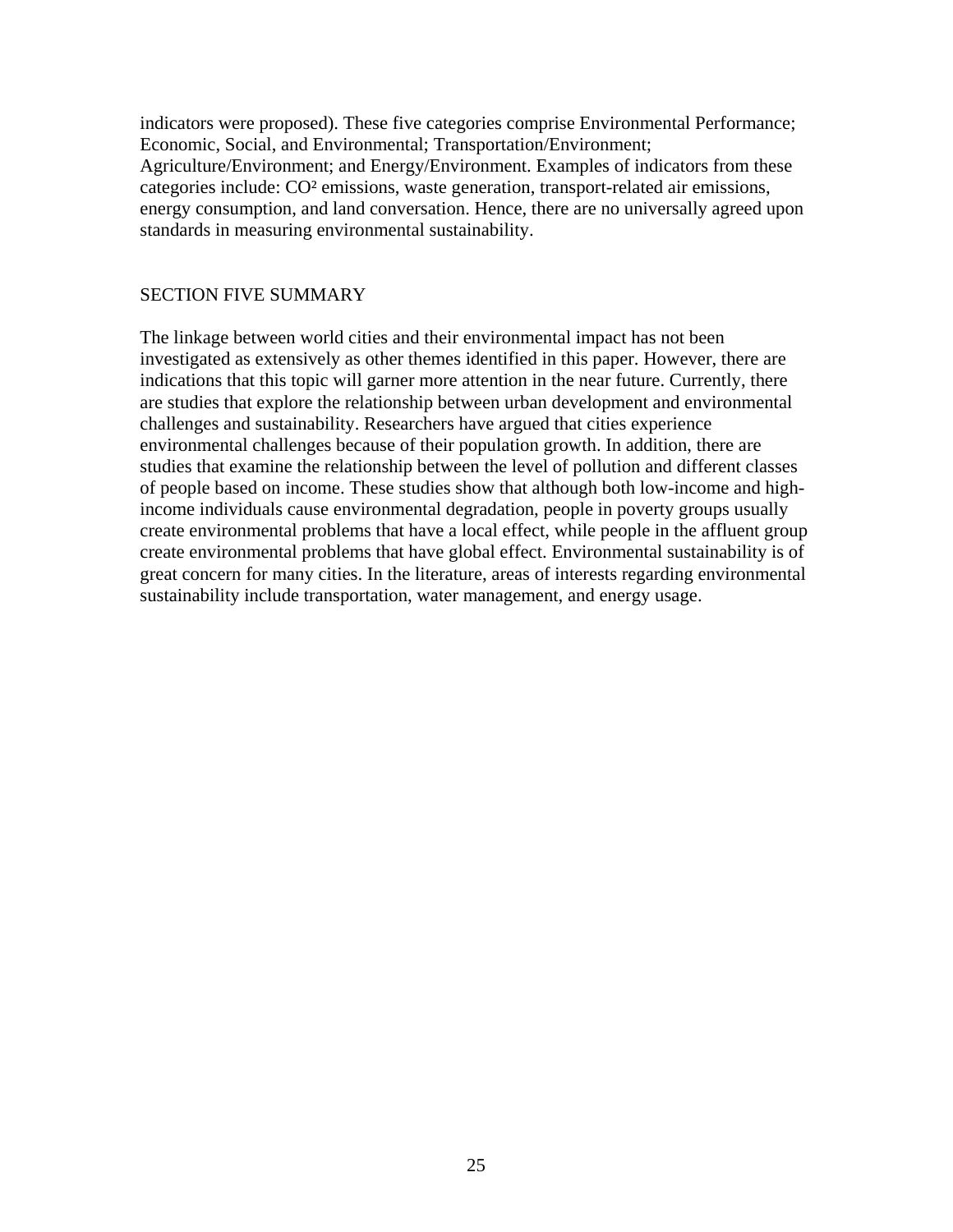## <span id="page-25-0"></span>**CONCLUSION: WHERE IS VANCOUVER?**

Vancouver is viewed by many as one of the world's most desirable cities in terms of residency according to a number of reports in recent years. In 2005 and 2006, The Economist Intelligence Unit (EUI) ranked Vancouver as the best city to live in and the Mercer Consulting Group placed Vancouver third in the world based on quality of life for three straight years, from 2005 to 2007. Despite the recognition that Vancouver is one of the most attractive residential cities in the world, there is limited reference in the literature that identifies the Vancouver as a world city based on the five key themes of this paper. Unlike cities such as New York, London, Paris, and Tokyo, it is uncommon to find studies that employ Vancouver to support arguments of world city attributes. The purpose of this conclusion section is to examine the studies referenced in this paper that have discussed whether Vancouver possesses attributes of a world city.

#### *COMMERICAL AND FINANCIAL SECTOR*

Vancouver is not mentioned in major studies associated with international financial centres or multinational corporation headquarters, but some articles investigated whether the City of Vancouver possessed attributes of advanced producer services (APS). In 1999, the article 'A Roster of World Cities' by Beaverstock, Smith and Taylor, compares Vancouver with cities across the world based on APS criteria. Vancouver was chosen along with 121 other cities to comprise of the research's test sample. Cities were ranked based on the concentration of advanced producer services in four main areas: accountancy, advertising, banking, and legal services activities. The concentration of the four main areas is divided into three levels: prime, major, and minor. The results of this study did not place the Vancouver in any concentration level associated with advertising, banking, and legal services. Vancouver was only identified in the accountancy area with a minor concentration level. While the study stated that Vancouver showed some evidence of world city formation it was not included in the roster of the top 55 word cities.

#### *TRANSPORTATION AND TELECOMMUNICATION NETWORKS*

Vancouver's transportation infrastructure has been identified as possessing characteristics that are unique to world cities. In the study, 'Mapping the Global Network Economy on the Basis of Air Passenger Transport Flows', Witlox, Vereecken, and Derudder ranked Vancouver International Airport in the top 47 world cities' airports in terms of the number of passenger arrivals and departures from January to August 2001. They stated that during this time, Vancouver's International Airport experienced approximately 4 to 6 million passenger arrivals and departures. However, this number is significantly smaller than airports in London and New York, which experienced approximately 30 to 32, and 28 to 30 million number of passenger arrivals and departures respectively in the same period. In terms of Vancouver International Airport acting as a hub for connecting flights, a similar study called 'Flying Where You Don't Want to Go: An Empirical Analysis of Hubs in the Global Airline Network', did not identify Vancouver International airport in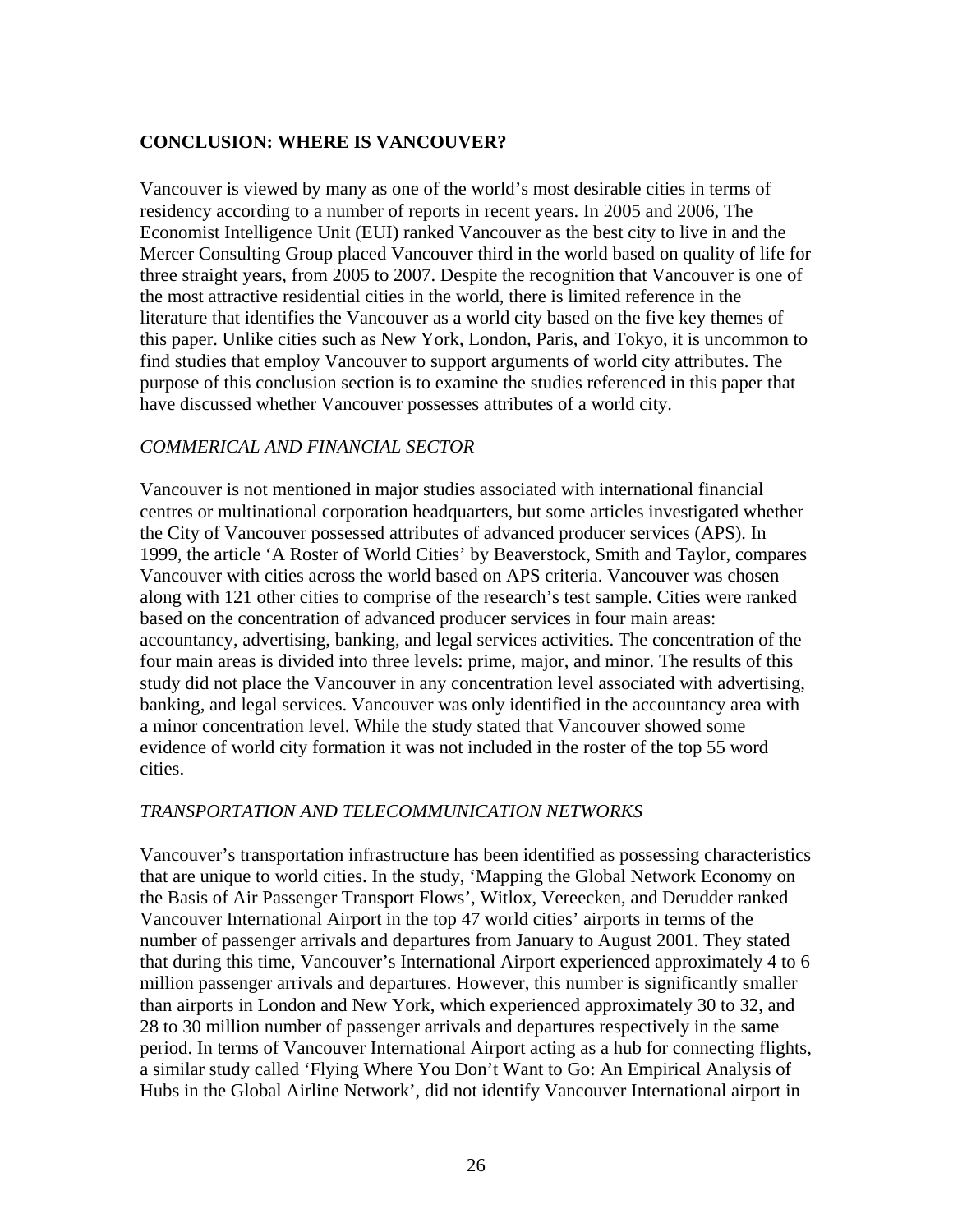the top 25 world airports in terms of experiencing most number of connecting flights or the connecting passengers (Derudder et al, 2007). No current studies are available that examine the freight value that Vancouver International Airport handles in comparison to other world city airports.

While Peter Rimmer stated the amount of freight traffic handled by a city's seaport could not solely determine whether the city should obtain world city status; it is interesting to compare the freight traffic volume experienced by the Port of Vancouver in comparison to the freight traffic of other major world ports. In 2005 the American Association of Port Authorities, in 2005, ranked the Port of Vancouver 39th of all seaports in the world in terms of the amount of cargo volume handled. The Port of Vancouver processed 76.5 million metric tons; while the number one largest seaport was located in Shanghai, China, which processed 443 million metric tons of cargo (American Association of Port Authorities, 2005).

## *MIGRATION*

There are no studies that show comparable data of world cities in terms of the number of skilled and unskilled workers, and international students residing in various cities. Two reports compare world cities in terms of the tourism industry. A report by Euromonitor International, a global market research organization that focuses on industries, countries and consumers, produced a list of the top 150 world cities based on the number of visiting tourists in 2006. The report gave the top spot to London with 15.6 million visitors and ranked Toronto 14th with 4.1 million visitors. The report did not include Vancouver in its top 150 cities based on number of visiting tourists (Euromonitor International, 2006). In 2007, Forbes Traveler created a list of the top 50 most visited attractions in the world. The report ranked New York's Times Square as the most visited attraction with 35 million visitors, while Niagara Falls, Ontario was placed sixth with 14 million visitors. The list of 50 most visited attractions did not include any attractions from the City of Vancouver (Forbes Traveler, 2007).

## *SOCIAL INDICATORS*

The 2007 UK Economic Report ranked the top 100 world cities in 2005 in terms of Gross Domestic Product (GDP) at purchasing power parity as well as the top 100 cities estimated to have the highest level of GDP in 2020. Toronto is ranked 21st in 2005 with a GDP of \$209 billion and Toronto is placed 22nd in terms of having a projected 2020 GDP of \$327 billion. Vancouver is ranked 64th with a GDP of \$79 billion in 2005 and is placed 75th in terms of projected 2020 GDP of \$121 billion (PriceWaterhouseCoopers, 2007). For the Quality of Life indicator, Vancouver is ranked high in numerous reports. From 2005 to 2007, Mercer Consulting Group has ranked the Vancouver third for three straight years in terms of Quality of Living. In 2005 and 2006, the Economist Intelligence Unit (EUI) ranked Vancouver as the number one city in the world based on livability. In terms of income disparity, there are currently no studies available that compare Vancouver to other world cities.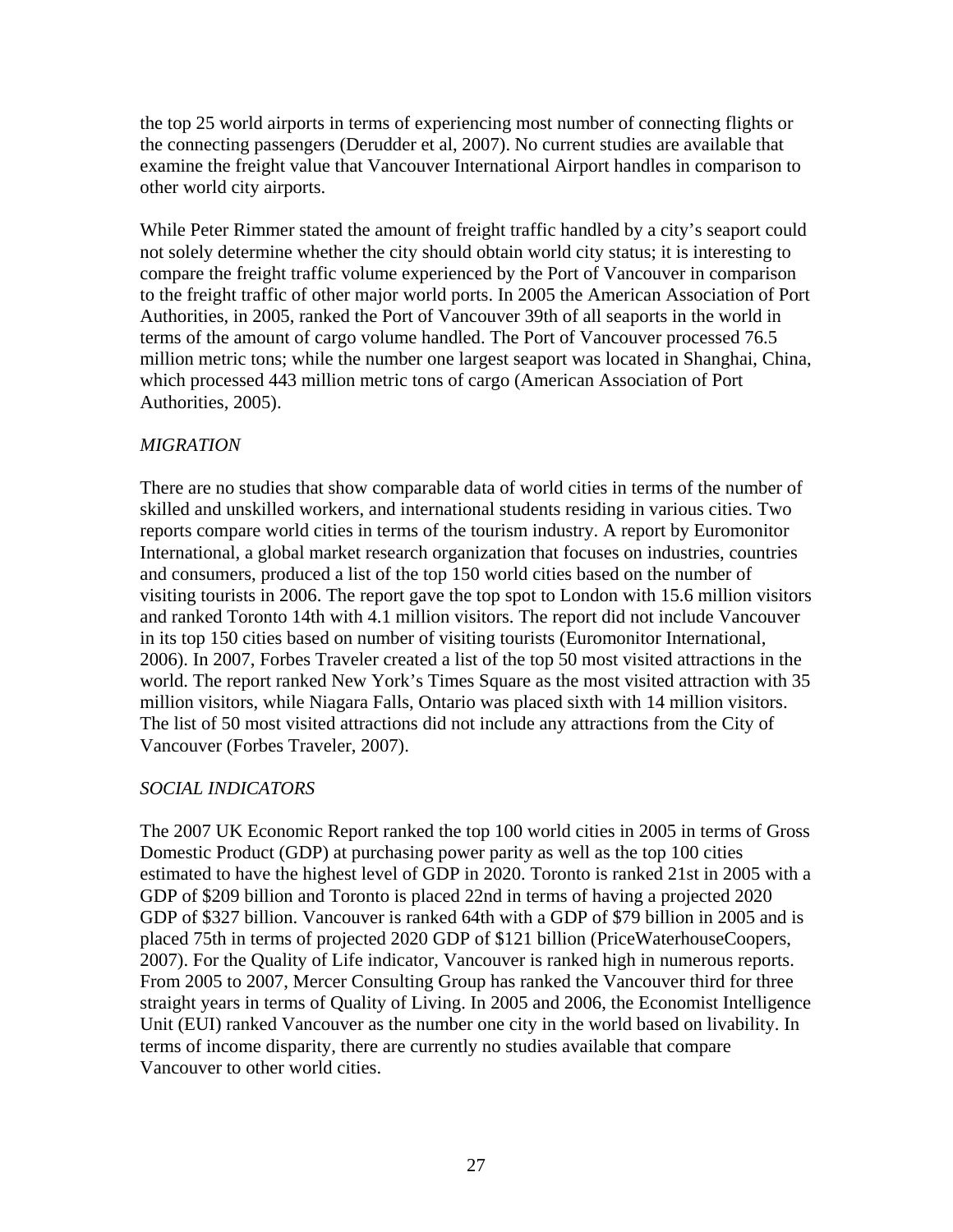# *ENVIRONMENTAL CHALLENGES AND SUSTAINABILITY*

The topic of environmental challenges and sustainability has not been explored as extensively as other world cities themes. As a result, there are no studies that compare world cities in terms of environmental challenges or sustainability. Regardless, Vancouver is mentioned in a few reports as being one of the most environmentally friendly cities in the world. In 2007, Forbes magazine produced a ranking of the world's top 25 cleanest cities. The report placed Vancouver 10th - tied with Bern, Switzerland and Montreal, Canada - and it ranked Calgary, Canada as the cleanest city in the world (Forbes, 2007). Elisa Woods ranked the Vancouver as the third greenest city in the world in 2004 in terms of innovation and eco-friendly energy usage (Woods, 2004). Other reports do not recognize Vancouver's environmental practices. The Corporate Knights, a Canadian publication that focuses on the business of environmental sustainability, excluded the City of Vancouver from its ranking of the top five Canadian sustainable cities in 2007. The reported ranked from first to fifth, Quebec City, Ottawa, Kingston, Kitchener and Calgary (Corporate Knights, 2007).

#### IN CONCLUSION

When compared to cities such as New York, London, Paris, and Tokyo, it is rare to find Vancouver in the literature along with common measures of world city attributes, such as commercial and financial activities, transportation networks, and international tourism. Studies in these areas that include Vancouver often rank it in the middle or bottom tiers of the studies' findings. For example, Vancouver was not included in the top 55 world cities based on advanced producer services (Beaverstock et al., 1999) nor was it identified as one of the top 150 cities based on the number of visiting tourists by Euromonitor International in 2006.

But Vancouver is prevalent in literature associated with liveability and sustainability attributes such as quality of life and leading environment practices. Vancouver has been consistently ranked as a world leader in terms of livability and quality of life by organizations such as The Economist and Mercer Consulting Group. Moreover Vancouver has been ranked as one of the cleanest world cities by Forbes Magazine as well as recognized as a leading world city that exhibits innovation in eco-friendly energy usage (Woods, 2004).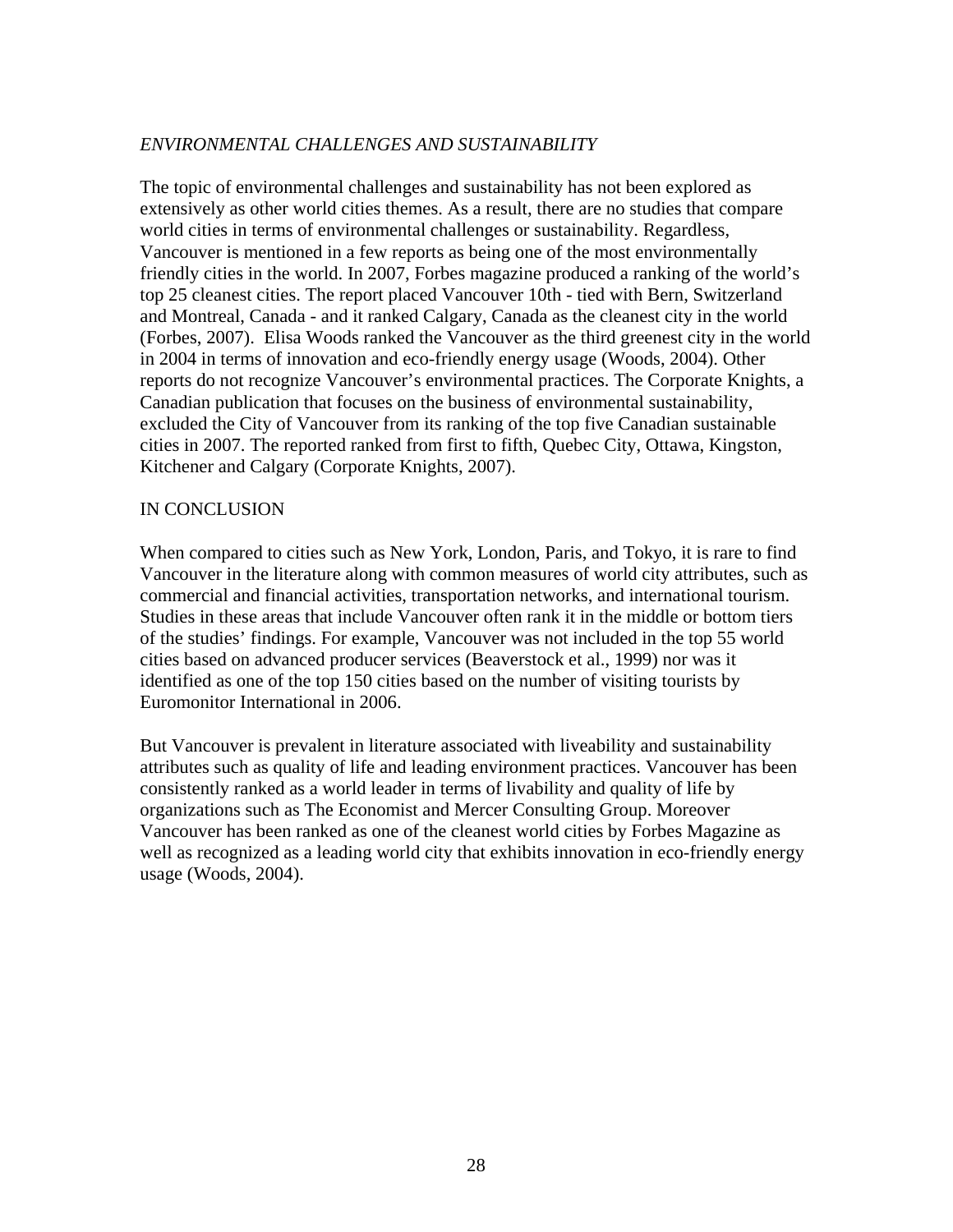#### <span id="page-28-0"></span>**BIBLIOGRAPHY**

- Abrahamsonson, Mark (2004). Global Cities. New York: Oxford University Press, 2004. 1-179.
- Alderson, Arthur S., and Jason Beckfield (2004). "Power and Position in the World City System." The American Journal of Sociology 109 (2004): 811-851.
- American Association of Port Authorities (2005). "World Port Rankings 2005." 15 Apr. 2008 <http://aapa.files.cmsplus.com/Statistics/WORLD%20PORT%20RANKINGS%202005.xls>.
- Beaverstock, Jonathan V., and Joanne Smith (1996). "Lending Jobs to Global Cities: Skilled International Labour Migration, Investment Banking and the City of London." Urban Studies 33 (1996): 1377-1394.
- Beaverstock, JV, RG Smith, and PJ Taylor (1999). "A Roster of World Cities." Cities 16.6 (1999): 445-58
- Benton-Short, Lisa, Marie D. Price, and Samantha Friedman (2005). "Globalization From Below: the Ranking of Global Immigrant Cities." International Journal of Urban and Regional Research 29 (2005): 945-959.
- Cohen, Robert (1981). "The New International Division of Labor, Multinational Corporations and Urban Hierarchy." in Urbanisation and Urban Planning in Capitalist Society, edited by M. Dear and A. Scott. London: Methuen. 1981
- Corporate Knights (2007). "Canada's Top Five Sustainable Cities." Robert Ouellette. Mar. 2007. 20 Apr. 2008. <http://corporateknightsforum.com/index.php/CKtemplates/CKcomments/97/>.
- Corporation of London (2005). The Competitive Position of London as a Global Financial Centre, 2005. 1-67. 21 Mar. 2008 <http://www.zyen.com/Knowledge/Research/LCGFC.pdf>.
- Derudder, Ben, Frank Witlox, and Peter Taylor (2007). United States cities in the world city network: comparing their positions using global origins and destinations of airline passengers. Urban Geography 28 (1), (2007), 74-91.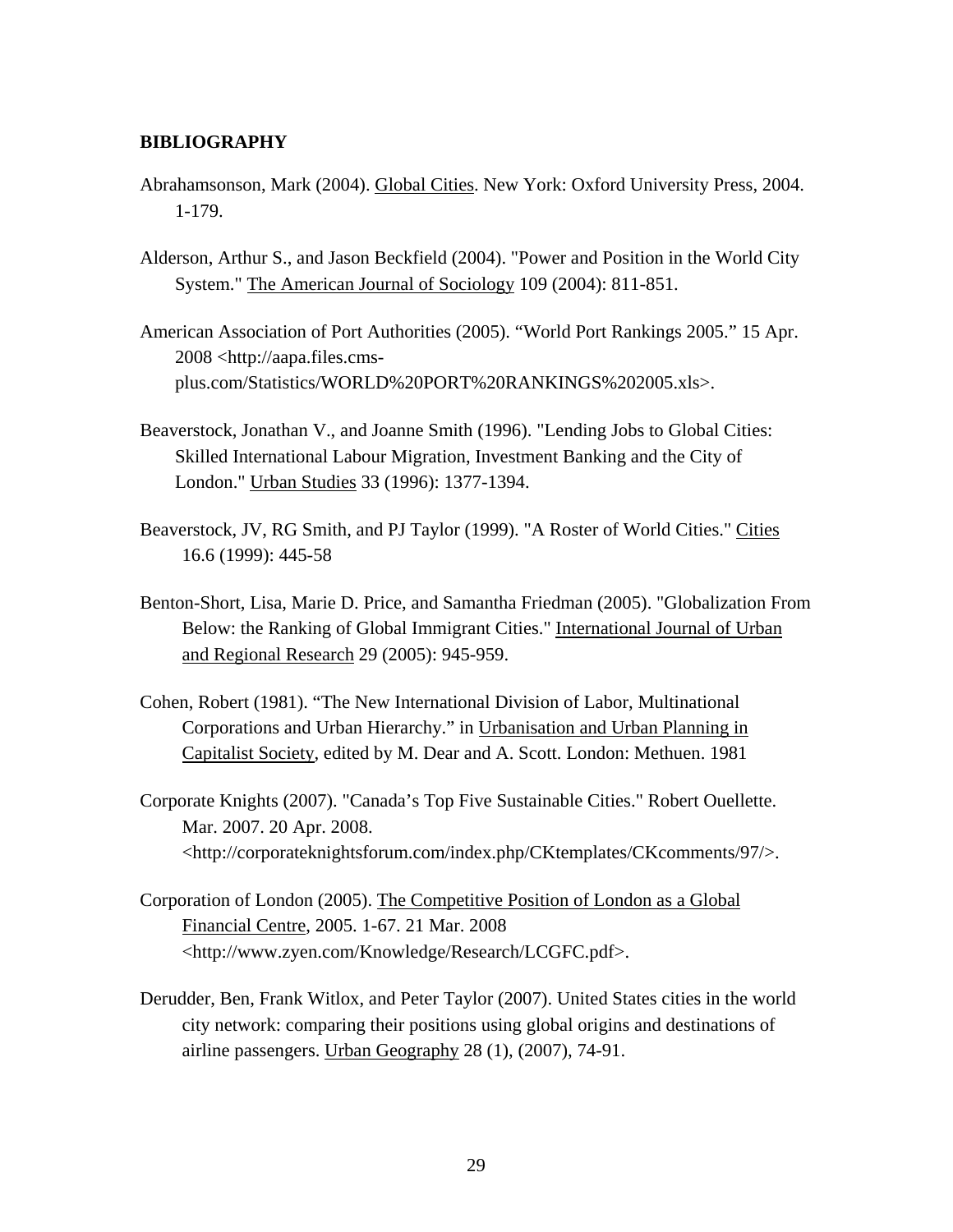- Derudder, Ben, Lomme Devriendt, and Frank Witlox (2007). "Flying Where You Don'T Want to Go: an Empirical Analysis of Hubs in the Global Airline Network." Tijdschrift Voor Economische En Sociale Geografie 98 (2007): 307-324
- The Economist (2002). The Longest Journey: A Survey of Migration. 2 November 2002,  $3-16.$
- Euromonitor International (2007). "Top 150 City Destinations: London Leads the Way." 11 Oct. 2007. Caroline Bremner. 7 Apr. 2008 <http://www.euromonitor.com/Top\_150\_City\_Destinations\_London\_Leads\_the\_W ay>.
- Faulconbridge, James R. (2004). "London and Frankfurt in Europe's Evolving Financial Centre Network." Area 36 (2004): 235-244.
- Forbes (2007). "Which Are The World's Cleanest Cities?" [Robert Malone](javascript:fdcBioWindow(). 16 Apr. 2007. 15 Apr. 2008. < http://www.forbes.com/2007/04/16/worlds-cleanest-cities-bizlogistics-cx\_rm\_0416cleanest.html>.
- Forbes Traveler (2007). "Forbes Travler 50 Most Visited Tourist Attractions." Larriva, Sandra, and Gabe Weisert.. 25 Apr. 2007. 5 Apr. 2008. <http://www.forbestraveler.com/best-lists/most-visited-tourist-attractionsstory.html>.
- Friedmann, John (1986). "The World City Hypothesis" in World Cities in a World-System, edited by P. Knox and P. Taylor, Cambridge: Cambridge University Press. 1995
- Geddes, Patrick (1949). Cities in Evolution. New and rev. ed ed. London: Williams & Norgate, 1949.
- Goldberg, Michael A., Robert W. Helsley, and Maurice D. Levi (2005). "On the Development of International Financial Centers." The Annals of Regional Science 22 (2005): 81-94.
- Hall, Peter (1966). The World Cities. 3rd ed. London: Weidenfeld and Nicolson, 1966. 1- 276.
- Hall, Peter (1997). "The University and the City." GeoJournal 41 (1997): 301-309.
- Keil, Roger (1995). "The Environmental Problematic in World Cities." World Cities in a World-System. Cambridge University, 1995. 280-297.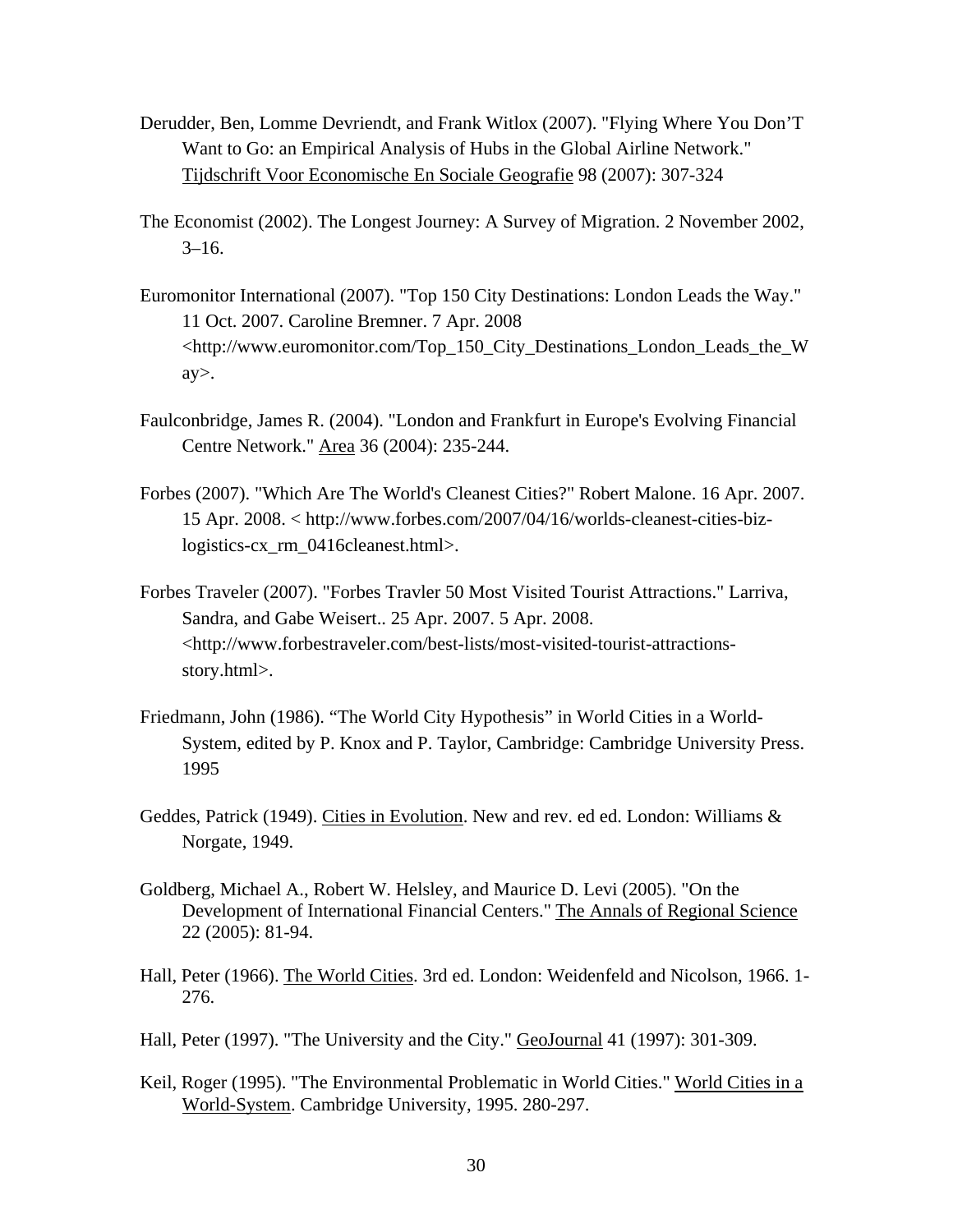- King, Russell, and Enric Ruiz-Gelices (2003). "International Student Migration and the European 'Year Abroad': Effects on European Identity and Subsequent Migration Behaviour." International Journal of Population Geography 9 (2003): 229-252.
- Knox, Paul L., and Peter J. Taylor (2005). "Toward a Geography of the Globalization of Architecture Office Networks." Journal of Architectural Education 58 (2005): 23- 32.
- Liddle, Brantley, and Fred Moavenzah (2002). "Cities: Challenges and Opportunities for Sustainability." Future Cities: Dynamics and Sustainability. Netherlands: Springer, 2002. 1-16.
- Mahroum, Sami (2001). "Europe and the Immigration of Highly Skilled Labour." International Migration 39.5 (2001): 27-43.
- Marcuse, Peter, and Ronald Van Kempen (2000). Globalizing Cities: a New Spatial Order? United Kingdom: Blackwell, 2000. 1-318.
- Mercer Consulting Group (2007). 2007 World-Wide Quality of Living Survey. 20 Mar. 2008 <http://www.mercer.com/referencecontent.jhtml?idContent=1173105>.
- Moss, Mitchell (1987). "Telecommunications, World Cities, and Urban Policy." Urban Studies 24 (1987): 534-546.
- Moss, Mitchell (1991). "The Information City in the Global Economy" In: J. Brotchie, M. Batty, P. Hall, and P. Newton (eds.), Cities of the  $21<sup>st</sup>$  Century: New Technologies and Spatial Systems. Melbourne: Longman Chershire, pp. 181 – 190.
- Neckerman, Kathryn M., and Florencia Torche (2007). "Inequality: Causes and Consequences." Annual Review of Sociology 33 (2007): 335-357.
- Newman, Peter, and Jeffery Kenworthy (1989). Sustainability and Cities. 1st ed. Washington, DC: Island P, 1989. 1-486.
- Newman, Peter (2006). "The Environmental Impact of Cities." Environment  $\&$ Urbanization 18 (2006): 275-295.
- O'Connor, Kevin (2005). International Students and Global Cities. Globalization and World Cities (GaWC) Research Network. 2005 15 Feb. 2008 <http://www.lboro.ac.uk/gawc/rb/rb161.html>
- PriceWaterhouseCoopers (2007). UK Economic Outlook March 2007.. 1-37. 28 Feb. 2008 <http://www.rhsmith.umd.edu/ciber/pdfs\_docs/pwcukeconoutlookmarch2007.pdf>.